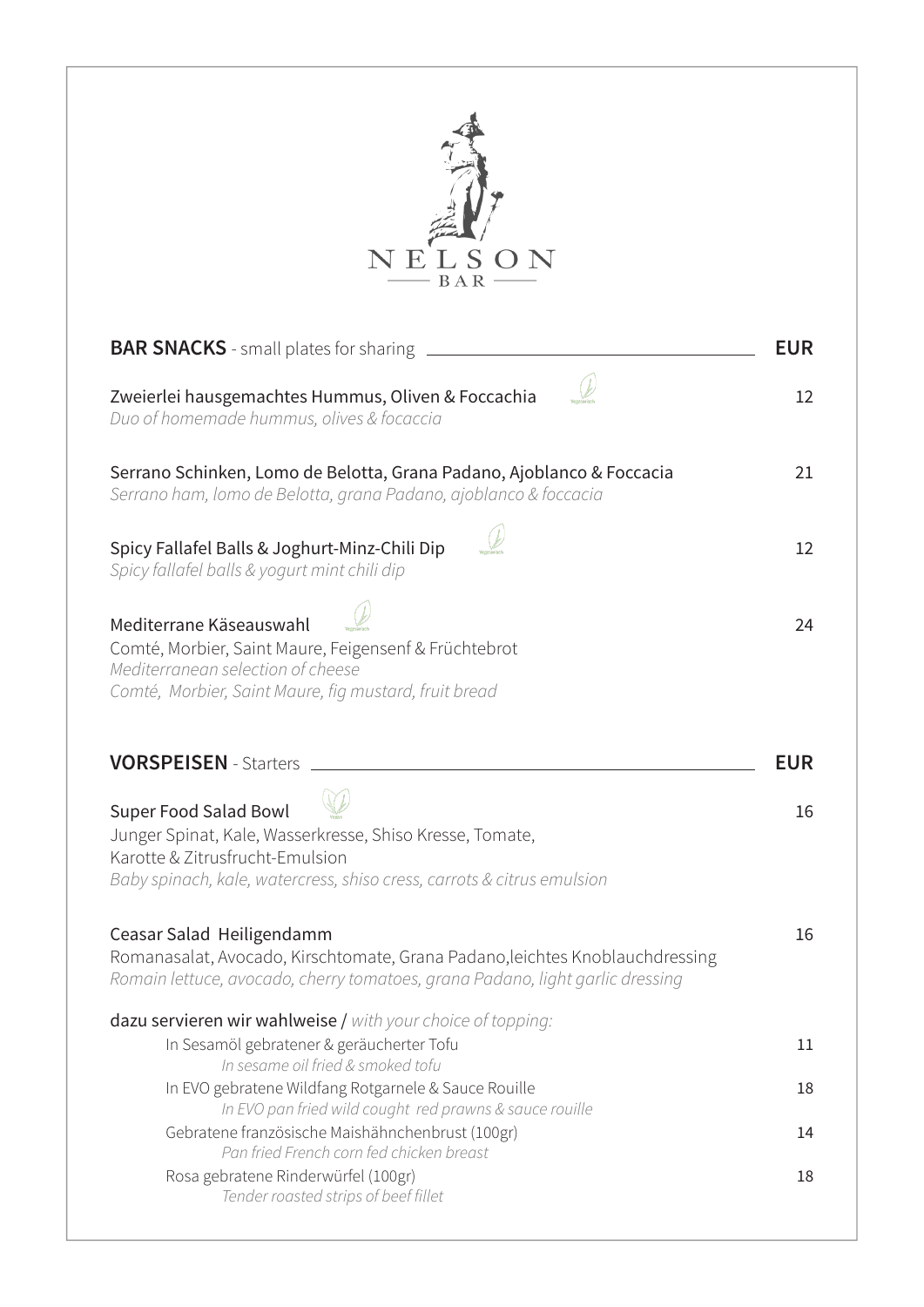

| <b>VORSPEISEN</b> - Starters                                                                                                                                                                                            | <b>EUR</b> |
|-------------------------------------------------------------------------------------------------------------------------------------------------------------------------------------------------------------------------|------------|
| Ziegenfrischkäse aus dem Perigord, Trüffelhonig & Vincotto Linsen<br>Goats cream cheese, truffle honney & Vincotto lentils                                                                                              | 16         |
| "Vitello tonnato" – Rosa Kalb, Thunfischcrème, Kapernäpfel<br>« Vitello Tonnato » pink veal, tuna sauce & capers                                                                                                        | 23         |
| Gebratene Jakobsmuscheln<br>Safran-Fenchel-Orangensalat & Sauce Rouille<br>Pan fried scallops, saffron-fennel-orange salad, sauce rouille                                                                               | 28         |
| <b>NELSON BAR FOOD CLASSICS</b>                                                                                                                                                                                         | <b>EUR</b> |
| Lord Nelson Fischtopf<br>mediterrane Fischsuppe mit Gemüse und gegrillten Fischfilets<br>klein / small<br>Fish pot « Lord Nelson »<br>groß / large<br>Mediterranean fish soup with vegetables and grilled fish fillets  | 15<br>26   |
| NY Clubsandwich<br>Maishähnchenbrust, Bioland Ei, geröstetem Speck, Tomate, French fries<br>Corn fed chicken, organic eggs, bacon, tomato, French fries                                                                 | 22         |
| <b>Big Hamburger</b><br>Brioche Bun, 180g saftig gegrilltes Rindfleischpatty, Zwiebelmarmelade,<br>Cheddar & Bacon, French fries<br>Brioche bun, 180q beef patty, onion marmalade, cheddar cheese, bacon & French fries | 28         |
| Beyound Burger<br>Brioche Bun, Beyound Meat, Zwiebelmarmelade, Tomate & French Fries<br>Brioche bun, Beyound meat, onion jam, tomatoes & french fries                                                                   | 23         |
| Steak & Frites<br>Gegrilltes Entrecote vom Rind aus Südamerika, Cafe de Paris Butter, French fries<br>South american grilled beef entrecote, Cafe de Paris butter, french fries                                         | 35         |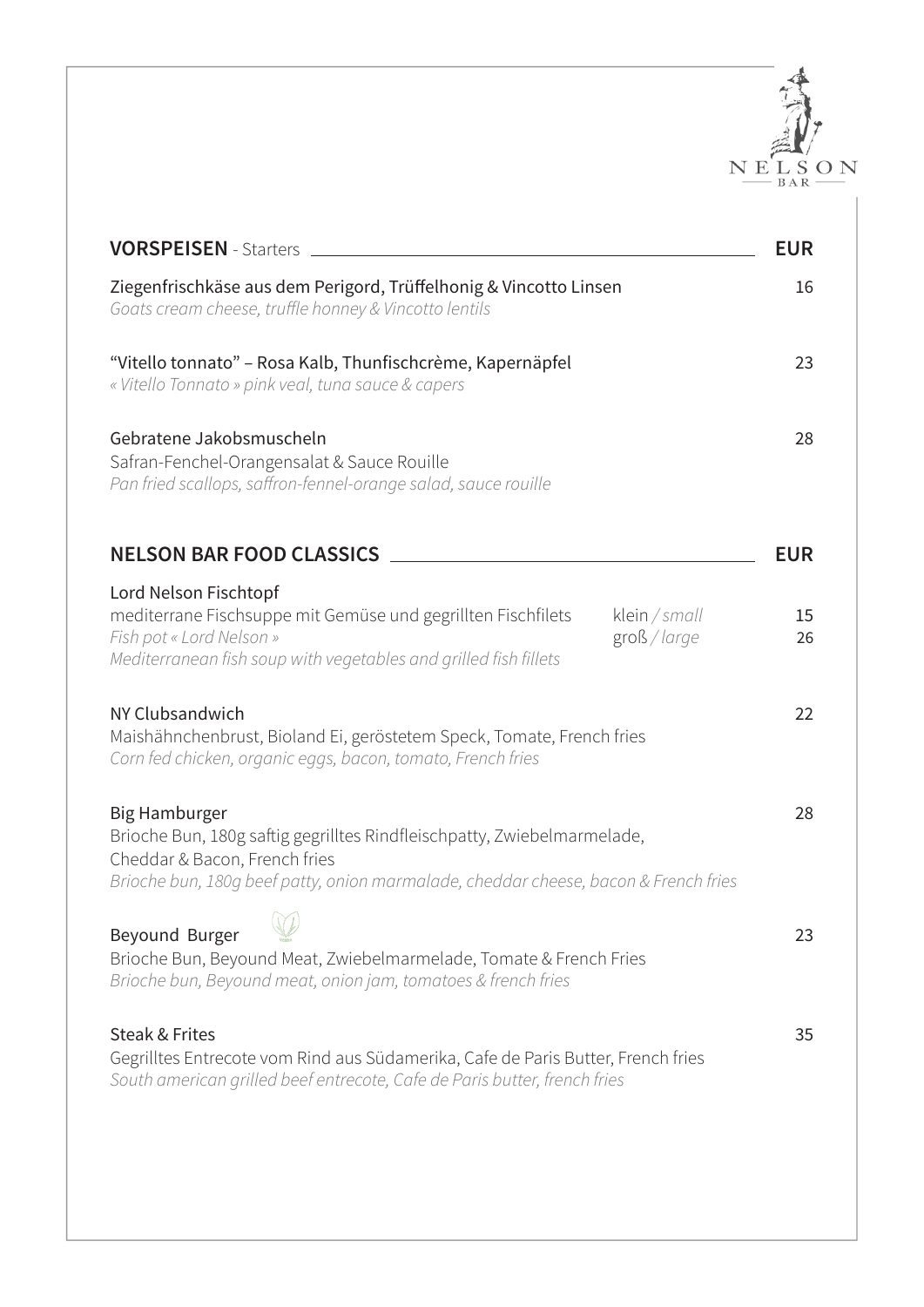

| <b>NELSON BAR FOOD CLASSICS</b>                                                                                                                                                                                      |                                      | <b>EUR</b> |
|----------------------------------------------------------------------------------------------------------------------------------------------------------------------------------------------------------------------|--------------------------------------|------------|
| Gegrillter Pulpo & Wildfang Rotgarnele<br>Fruchtiges Ratatouille, kandierte Oliven, schwarzer Knoblauch & Taboulé<br>Grilled pulpo & wild caught red prawns<br>Ratatouille, candied olives, black garlic & tabbouleh |                                      | 38         |
| Tagliatelle & Trüffel<br>Trüffelrahmsoße, Oliven, Spinat & gehobelter Grana Padano<br>Truffel cream sauce, oliven, spinach & shaved grana Padano                                                                     |                                      | 34         |
| <b>SÜSSKRAM</b> - Sweets                                                                                                                                                                                             |                                      | <b>EUR</b> |
| Marbrè Mousse au chocolate & Waldbeerenkompott<br>Marbrè Mousse au chocolate & forest berry compote                                                                                                                  |                                      | 12         |
| Exotischer Fruchtcocktail & Minz-Pesto<br>Crème brûlé made with Thahiti Bourbon vanilla                                                                                                                              |                                      | 14         |
| Eiscreme- bitte fragen Sie unseren Service nach der Auswahl<br>Ice cream - please ask your waiter                                                                                                                    | pro Kugel / a ball                   | 3          |
| Hausgemachte Pralinen & Trüffel<br>Homemade pralines & chocolate truffles                                                                                                                                            | 3 Stück / peaces<br>6 Stück / peaces | 6<br>10    |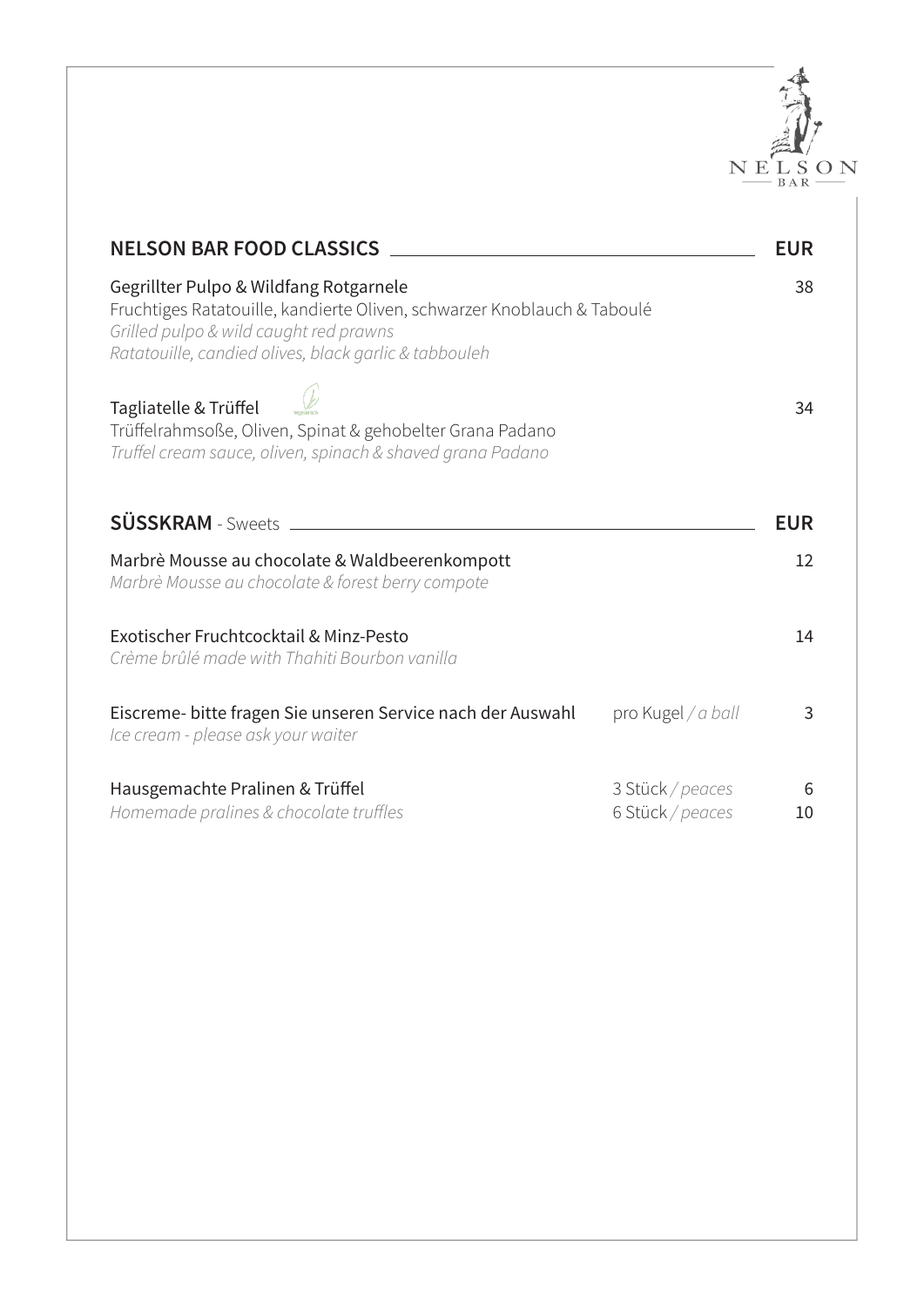

| <b>SIGNATURE COCKTAILS</b> - von unserem Bar Team für Sie kreiert                                                                                                                                  | <b>EUR</b> |
|----------------------------------------------------------------------------------------------------------------------------------------------------------------------------------------------------|------------|
| <b>Nixe</b><br>Vodka, Ingwer Zitrone, Zitronengrassirup, Basilikum, Eiweiß<br>Vodka, Ginger lemon, lemongrass syrup, basil, egg white                                                              | 18         |
| <b>Back to the Roots</b><br>Thymian infusionierter Gin, Rote Beete Saft, Passionsfruchtpüree, Limette, Agavendicksaft<br>Thyme infused gin, beetroot juice, passion fruit puree, lime, agave syrup | 18         |
| Lemon Bang<br>Zitronen infusionierter Vodka, Sake, Cointreau, Limoncello, Knallbrause<br>Lemon infused vodka, sake, Cointreau, Limoncello, pop soda                                                | 18         |
| Crystal<br>LINIE Aquavit, ITALICUS Rosolio Di Bergamotto, Vodka, Birkensaft<br>LINIE Aquavit, ITALICUS Rosolio Di Bergamotto, Vodka, Birch juice                                                   | 18         |
| <b>Black Forest</b><br>Gin, Cherry Heering, Crème de Cacao, Sahne<br>Gin, Cherry Heering, Crème de Cacao, Cream                                                                                    | 18         |
| <b>HIGHBALLS</b>                                                                                                                                                                                   | <b>EUR</b> |
| <b>Mezcal Mule</b><br>Mezcal, Ginger Beer, Passionsfruchtpüree, Gurke<br>Mezcal, Ginger Beer, passion fruit puree, cucumber                                                                        | 18         |
| <b>Basil Instinct</b><br>Earl Grey infusionierter Gin, Zitrone, Jasmintee, Mandarinen-Zitronengrassirup                                                                                            | 18         |
| Earl Grey infused gin, lemon, jasmine tea, mandarin lemongrass syrup                                                                                                                               |            |
| Pisco Punch<br>Pisco, Zitrone, Ananassirup, Ananaspüree, Zucker<br>Pisco, lemon, pineapple syrup, pineapple puree, sugar                                                                           | 18         |
| Horse's Neck<br>Bourbon, Ginger Ale, Angostura, Zitrone<br>Bourbon, ginger ale, Angostura, lemon                                                                                                   | 16         |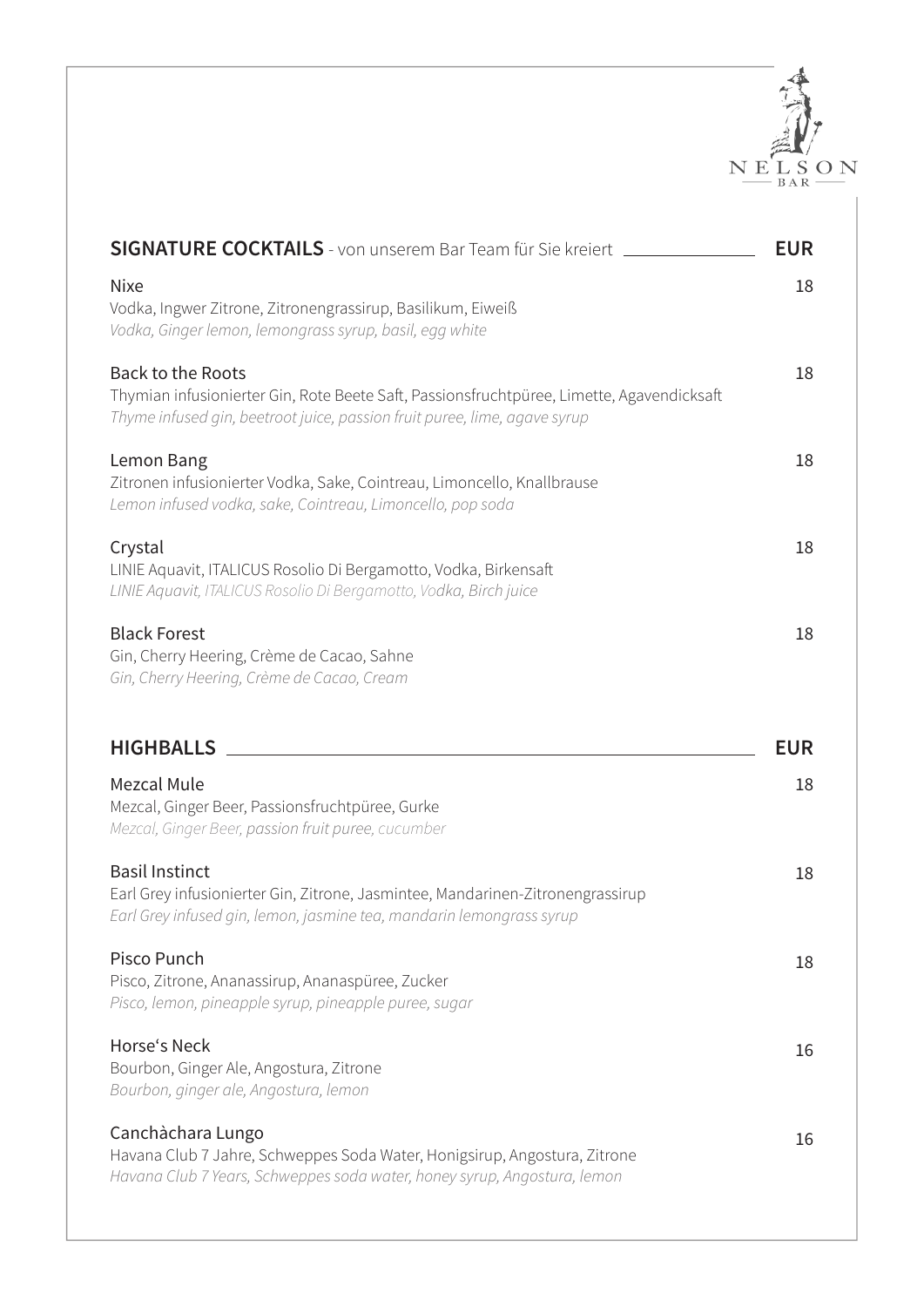

| <b>ROYALS</b>                                                                                                                                                 | <b>EUR</b> |
|---------------------------------------------------------------------------------------------------------------------------------------------------------------|------------|
| Old Cuban<br>Bacardi 8 Jahre, Ruinart Brut, Limette, Rohrzucker, Minze<br>Bacardi 8 years, Ruinart Brut, lime, cane sugar, mint                               | 23         |
| <b>Basil Bellini</b><br>Gin, Ruinart Brut, Pfirsichpüree, Peachtree, Zitrone, Basilikum<br>Gin, Ruinart Brut, peach puree, Peachtree, lemon, basil            | 23         |
| <b>Tingly Aphrodisiac</b><br>Gin, Ruinart Brut, Honigsirup, Orangenbitter, Kardamom Essenz<br>Gin, Ruinart Brut, honey syrup, orange bitters cardamom essence | 23         |
| <b>Antiquity Fizz</b><br>Gin, Ruinart Brut, Veilchenlikör, Zitrone, Lavendel<br>Gin, Ruinart Brut, violet liqueur, lemon, lavender                            | 23         |
| Pick Me Up<br>Brandy, Ruinart Brut, Zitrone, Grenadine, Angostura<br>Brandy, Ruinart Brut, lemon, Grenadine, Angostura                                        | 23         |
|                                                                                                                                                               |            |
| <b>CLASSICS</b>                                                                                                                                               | <b>EUR</b> |
| Bamboo<br>Fino Sherry, Vermouth Rosso, Orangenbitter<br>Fino Sherry, Vermouth Rosso, orange bitters                                                           | 16         |
| Angel's Face<br>Calvados, Gin, Apricot Brandy<br>Calvados, gin, apricot brandy                                                                                | 16         |
| Royal Bermuda Yacht Club<br>Dunkler Rum, Cointreau, Falernum, Limette, Rohrzucker<br>Dark rum, Cointreau, Falernum, lime, cane sugar                          | 16         |
| <b>Bramble</b><br>Gin, Brombeerlikör, Zuckersirup, Zitrone<br>Gin, blackberry liqueur, sugar syrup, lemon                                                     | 16         |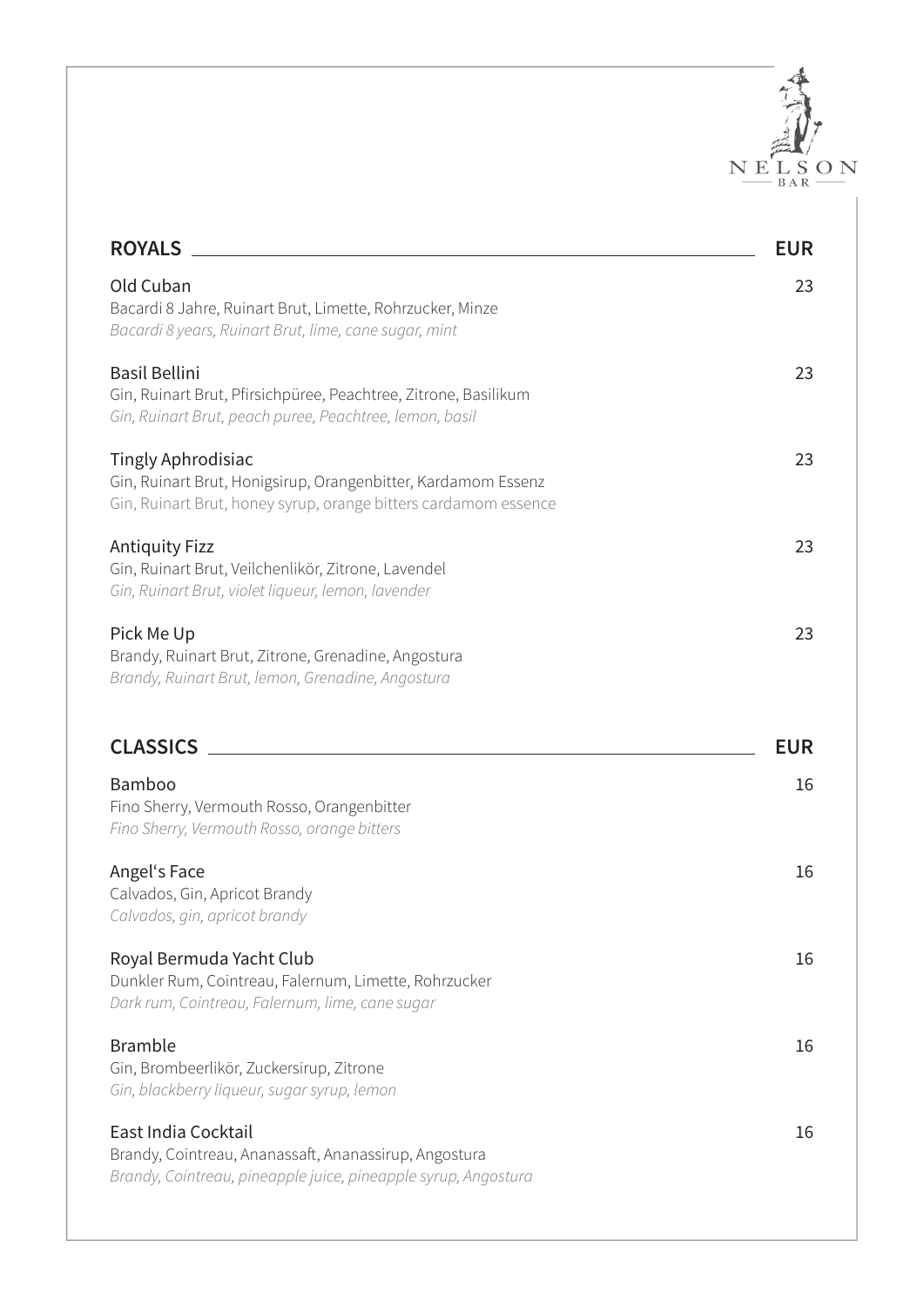

| <b>TWISTED CLASSICS</b>                                                                                                                              | <b>EUR</b> |
|------------------------------------------------------------------------------------------------------------------------------------------------------|------------|
| Coffee Boulevadier<br>Chivas Regal 12 Jahre, Campari, Antica Formular, Kaffeebohnen<br>Chivas Regal 12 years, Campari, Antica Formular, coffee beans | 17         |
| Santa Marta<br>Bacardi Light Dry, Limette, Rohrzucker, Kirschwasser<br>Bacardi Light Dry, lime, cane sugar, cherry brandy                            | 17         |
| <b>Blanco Tequila Negroni</b><br>Tequila, Bergamottenlikör, Lillet Blanc<br>Tequila, bergamot liqueur, Lillet Blanc                                  | 17         |
| El Mirador<br>Bacardi 8 Jahre, Lustau P.X. Sherry, Angostura<br>Bacardi 8 years, Lustau P.X. Sherry, Angostura                                       | 17         |
| Espresso Martini<br>Vodka, Kahlua Kaffeelikör, Espresso, Vanillesirup<br>Vodka, Kahlua coffee liqueur, espresso, vanilla syrup                       | 17         |
| <b>HOMEMADE LEMONADE</b>                                                                                                                             | <b>EUR</b> |
| Himbeer - Rosmarin<br>Raspberry - rosemary                                                                                                           | 8          |
| Zitronengras - Limette<br>Lemon grass - lime                                                                                                         | 8          |
| Tonkabohne - Vanille<br>Tonka beahn - vanilla                                                                                                        | 8          |
| Gurke - Basilikum<br>Cucumber - basil                                                                                                                | 8          |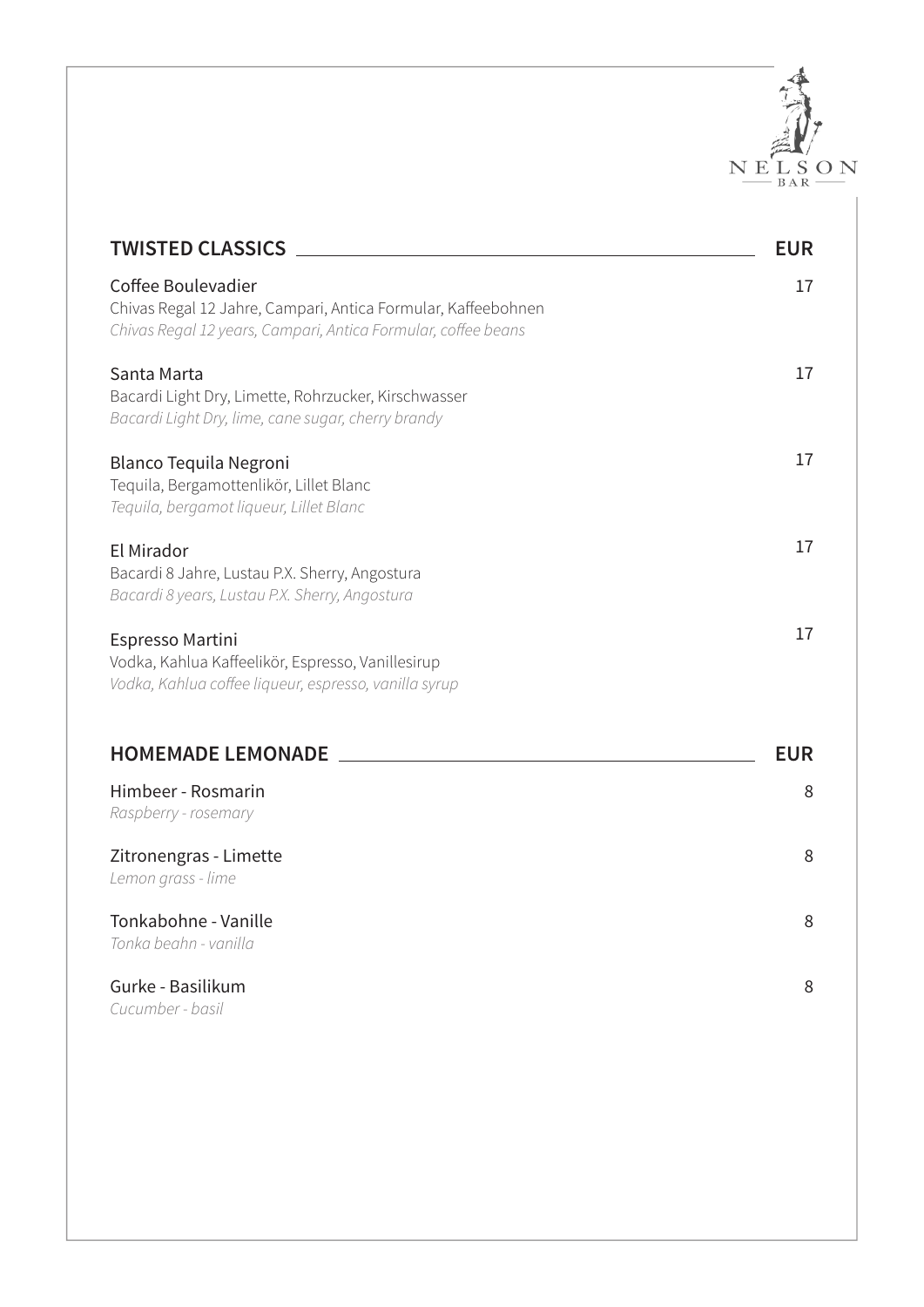

| <b>SEKT</b> - Sec                                                                                                                                                                                                                                                                                  |              | <b>EUR</b>  |
|----------------------------------------------------------------------------------------------------------------------------------------------------------------------------------------------------------------------------------------------------------------------------------------------------|--------------|-------------|
| Crémant d'Alsace<br>Domaine Achillée, Elsaß, Frankreich<br>Domaine Achillée, Elsaß, france                                                                                                                                                                                                         | 0,1<br>0,75  | 15<br>80    |
| Prosecco Civranetta<br>Fidora, Venetien, Italien<br>Fidora, veneto, italy                                                                                                                                                                                                                          | 0,1<br>0,75  | 9,5<br>60   |
| <b>CHAMPAGNE</b>                                                                                                                                                                                                                                                                                   |              | <b>EUR</b>  |
| <b>Ruinart - Brut</b><br>Reims, Champagne, Frankreich                                                                                                                                                                                                                                              | 0,1<br>0,75  | 21,5<br>110 |
| Jean Paul Deville - Rosé<br>Verzy, Champagne, Frankreich                                                                                                                                                                                                                                           | 0,1<br>0,75  | 21,5<br>110 |
| <b>WEISSWEIN</b> - White wine                                                                                                                                                                                                                                                                      |              | <b>EUR</b>  |
| Limitierte Auflage - exklusiv abgefüllt für das Grand Hotel Heiligendamm:<br>Limited edition - bottled exclusively for the Grand Hotel Heiligendamm:<br>2015 "Oestricher Rosengarten" - Riesling Großes Gewächs<br>Weingüter Wegeler, Rheingau, Deutschland<br>Wineries Wegeler, Rheingau, germany | 0,1<br>0,75  | 9,5<br>60   |
| 2020 Weißburgunder<br>Hannes Bergdoll, Pfalz, Deutschland<br>Germany                                                                                                                                                                                                                               | 0,1<br>0,75  | 7,5<br>45   |
| 2020 Terre Bianche Cortese<br>Terre di Sarrizzola, Piemont, Italien<br>Italy                                                                                                                                                                                                                       | 0,1<br>0,75  | 8<br>50     |
| <b>ROSÉ</b>                                                                                                                                                                                                                                                                                        |              | <b>EUR</b>  |
| 2020 Spätburgunder Rosé<br>Piri Wein, Nahe, Deutschland                                                                                                                                                                                                                                            | 0,1<br>0,751 | 7,5<br>45   |

*Germany*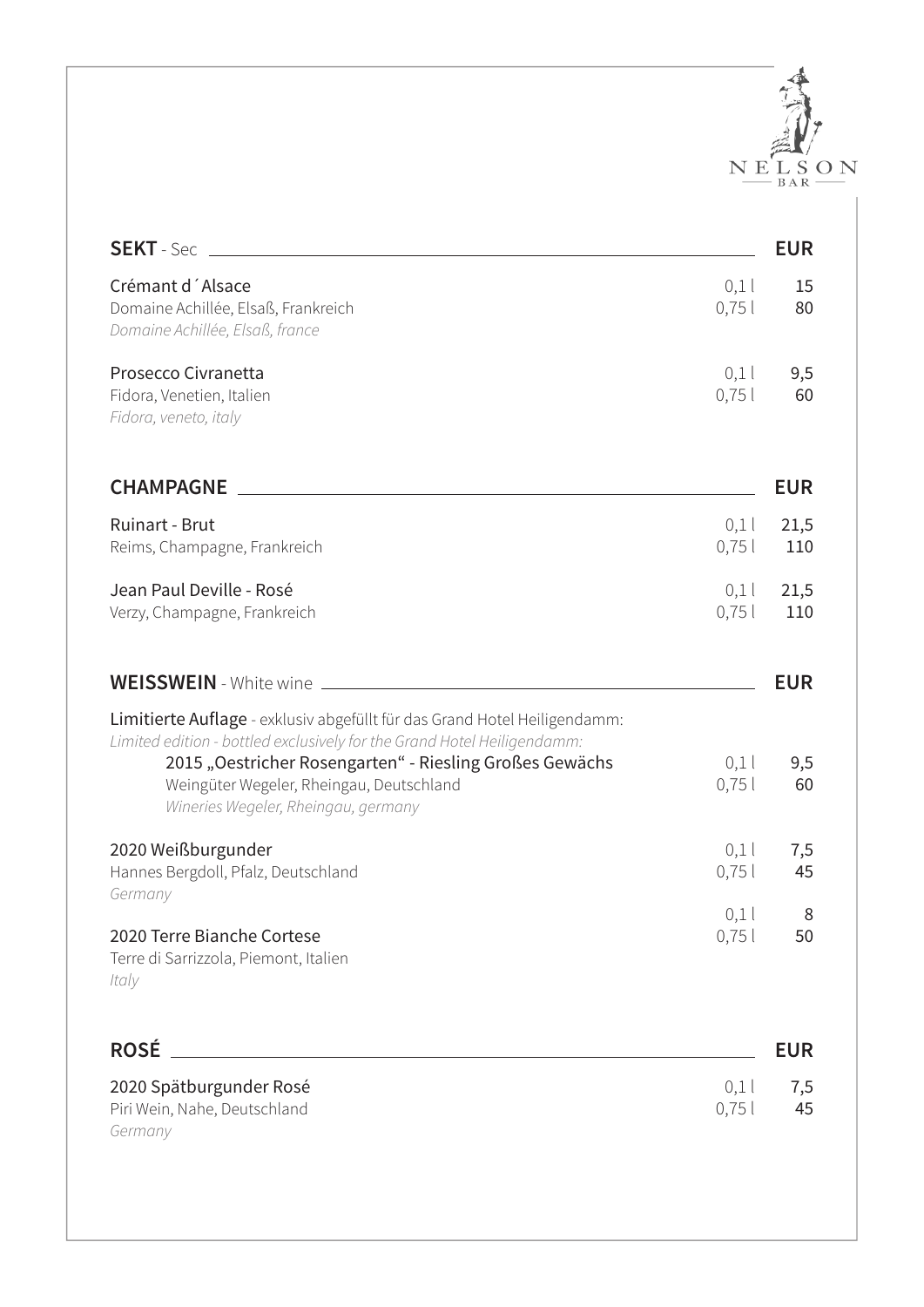

| <b>ROTWEIN</b> - red wine                                                                           | <b>EUR</b> |
|-----------------------------------------------------------------------------------------------------|------------|
| 2019 Pino Noir Tradition<br>0,1<br>0,75<br>Philip Khun, Pfalz, Deutschland<br>Germany               | 9<br>55    |
| 2014 Chateau Falfas<br>0,1<br>Côtes de Bourg, Bordeaux, Frankreich<br>0,75<br>France                | 11<br>65   |
| 0,1<br>2019 Rosso di Toscana Sangiovese<br>Podere Scopetone, Montalcino, Italien<br>0,751<br>Italy  | 9<br>60    |
| <b>DESSERTWEIN</b> - dessert wine                                                                   | <b>EUR</b> |
| 2017 Sauvignon Blanc Beerenauslese<br>$0,05$ l<br>0,375<br>Tement, Südsteiermark                    | 9,5<br>55  |
| <b>FLASCHE WEISSWEIN</b> - bottle of white wine                                                     | <b>EUR</b> |
| 2019 Chardonnay Tonmassive<br>0,75<br>Jürgen Leiner, Pfalz, Deutschland<br>Germany                  | 75         |
| 2016 Grüner Veltliner "Im Weingebirge" Smaragd<br>0,75<br>Nikolaihof, Wachau, Österreich<br>Austria | 110        |
| 2019 Sancerre "Les Denisottes"<br>0,75<br>Claude Riffault, Loire, Frankreich<br>France              | 95         |
| 2018 El Lebrero Albillo<br>0,75<br>Felix Callejo, Castilla y Leon, Spanien<br>Spain                 | 70         |
| 0,751<br>2019 PG Rosa Pinot Grigio<br>Ferlat, Friaul, Italien<br>Italy                              | 55         |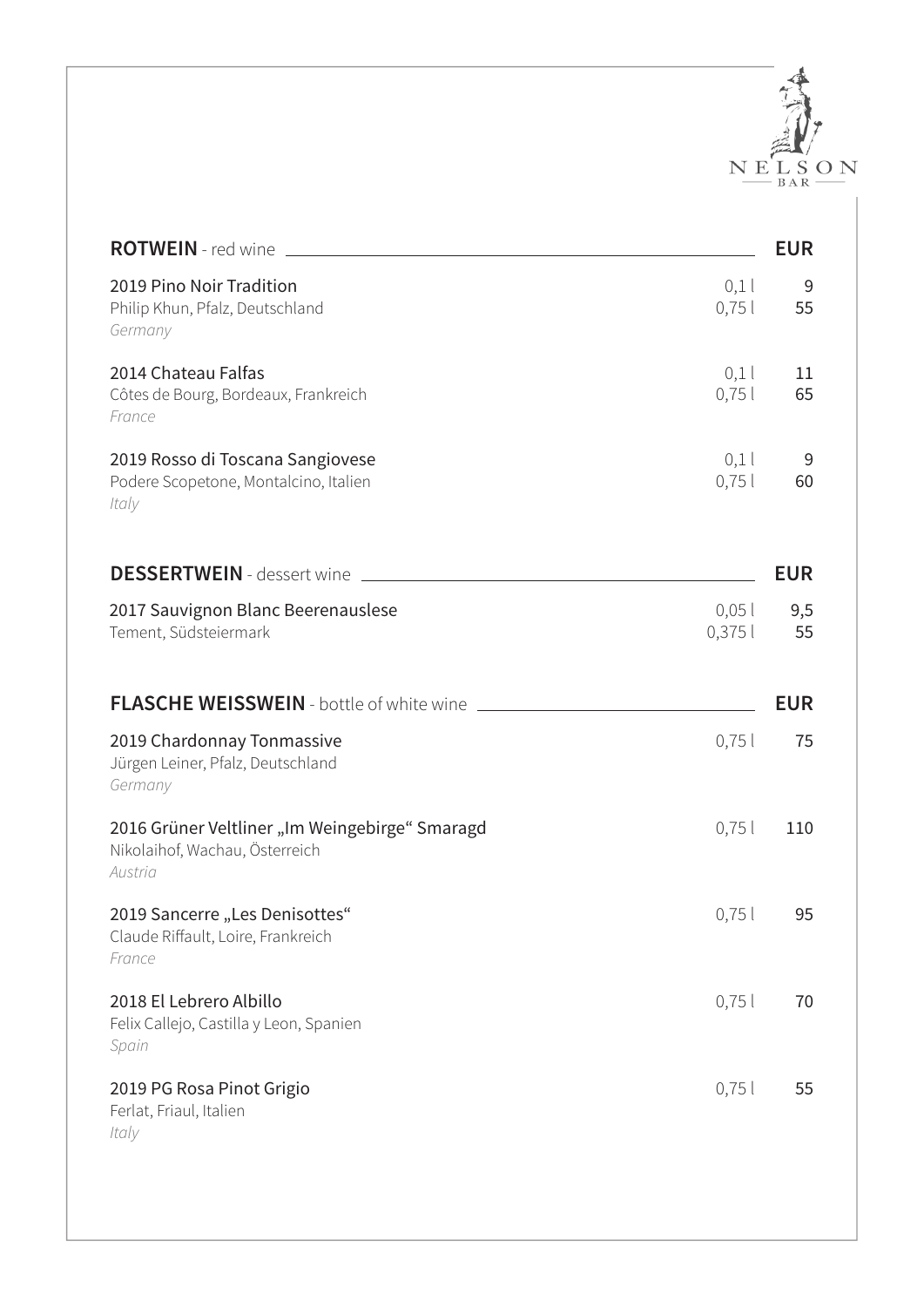

| FLASCHE ROSÉ - bottle of rosé                                                                                      |                                            | <b>EUR</b>                |
|--------------------------------------------------------------------------------------------------------------------|--------------------------------------------|---------------------------|
| 2020 Sincronia Rosat<br>Mesquida Mora, Mallorca, Spanien<br>Spain                                                  | 0,75                                       | 45                        |
| 2019,,281"<br>Château Minuty Cotes de Provence, Frankreich<br>France                                               | 0,75                                       | 180                       |
| 2019 Clos Mireille Rosé<br>Domaines Ott, Cotes de Provence, Frankreich<br>France                                   | 0,751<br>1,5                               | 90<br>190                 |
|                                                                                                                    |                                            | <b>EUR</b>                |
| 2018 Cabernet Sauvignon Merlot<br>Kesselring, Pflaz, Deutschland<br>Germany                                        | 0,75                                       | 40                        |
| 2015 Châteauneuf-du-Pape "Les Vielles Vignes"<br>de Villeneuve, Rhône, Frankreich<br>France                        | 0,75                                       | 150                       |
| 2016 Brunello di Montalcino<br>Jessica Pellegrini, Toscana, Italien<br>Italy                                       | 0,75                                       | 155                       |
| 2015 Rioja Crianza<br>Arnegui, La Rioja, Spanien<br>Spain                                                          | 0,75                                       | 55                        |
| 2017 Nimbus Russus<br>Kamara Winery, Thessaloniki, Griechenland<br>Greece                                          | 0,75                                       | 60                        |
| <b>BEFORE &amp; AFTER DINNER</b>                                                                                   |                                            | <b>EUR</b>                |
| Taylor's Port Chip Dry White Port<br>Tawny 10 years, red<br>Tawny 20 years, red                                    | 5 <sub>cl</sub><br>5 cl<br>5 cl            | 8<br>10<br>14             |
| Emilio Lustau Sherry Jarana Fino, Dry<br>Los Arcos Amontillado, Medium Dry<br>San Emilio Pedro Ximenez, Very Sweet | 5 <sub>cl</sub><br>5 <sub>cl</sub><br>5 cl | 7<br>$\overline{7}$<br>11 |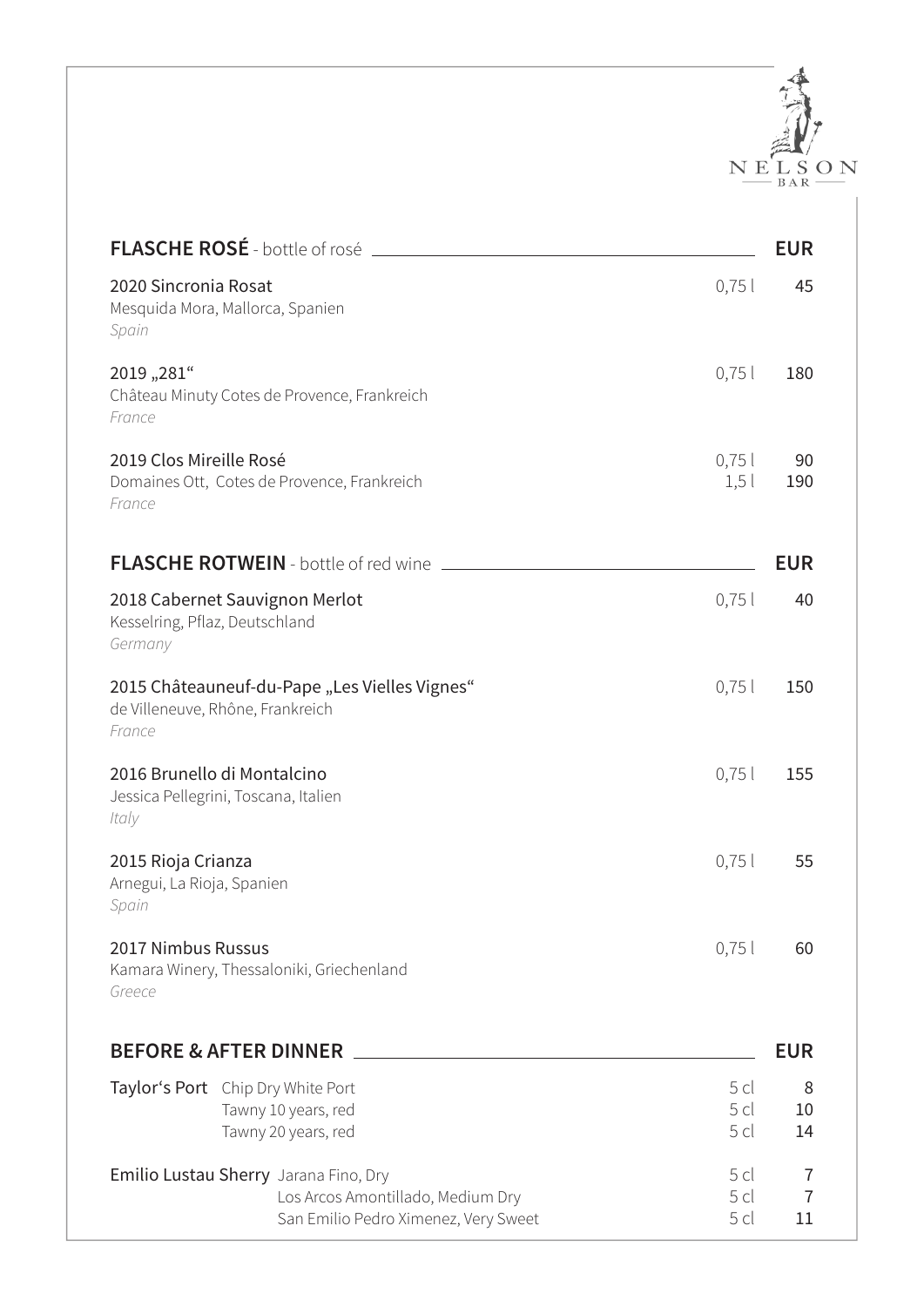

| <b>CHAMPAGNE</b> - half bottle <b>Lating CHAMPAGNE</b> - half bottle |         | <b>EUR</b> |
|----------------------------------------------------------------------|---------|------------|
| Lacourte - Godbillon Terroirs d'Ecueil Brut                          | 0,375   | 65         |
| Tarlant Zero Brut Nature                                             | 0,375   | 65         |
| Ruibart Brut Rosé                                                    | 0,375   | 75         |
|                                                                      |         |            |
|                                                                      |         | <b>EUR</b> |
| <b>Ruinart - Reims</b><br><b>Brut</b>                                | $1,5$ l | 215        |
| <b>Blanc de Blancs</b>                                               | $1,5$ l | 250        |
| Brut Rosé                                                            | 1,5     | 250        |
| Marguet - Ambonnay<br>2017 Shaman Grand Cru Brut Nature              | 1,5     | 250        |
| 2017 Shaman Rosé Grand Cru Brut Nature                               | 1,5     | 260        |
|                                                                      |         | <b>EUR</b> |
| Remi Leroy - Côtes des Bar<br><b>Brut Nature</b>                     | 0,75    | 130        |
| 2016 Blanc de Blancs                                                 | 0,75    | 180        |
| 2016 Blanc de Noir                                                   | 0,75    | 190        |
| Bollinger - Aÿ<br>2012 La Grande Année                               | 0,751   | 240        |
| 2002 R.D.                                                            | 0,75    | 360        |
| Dom Pérignon - Épernay<br>2010 Dom Pérignon                          | 0,75    | 360        |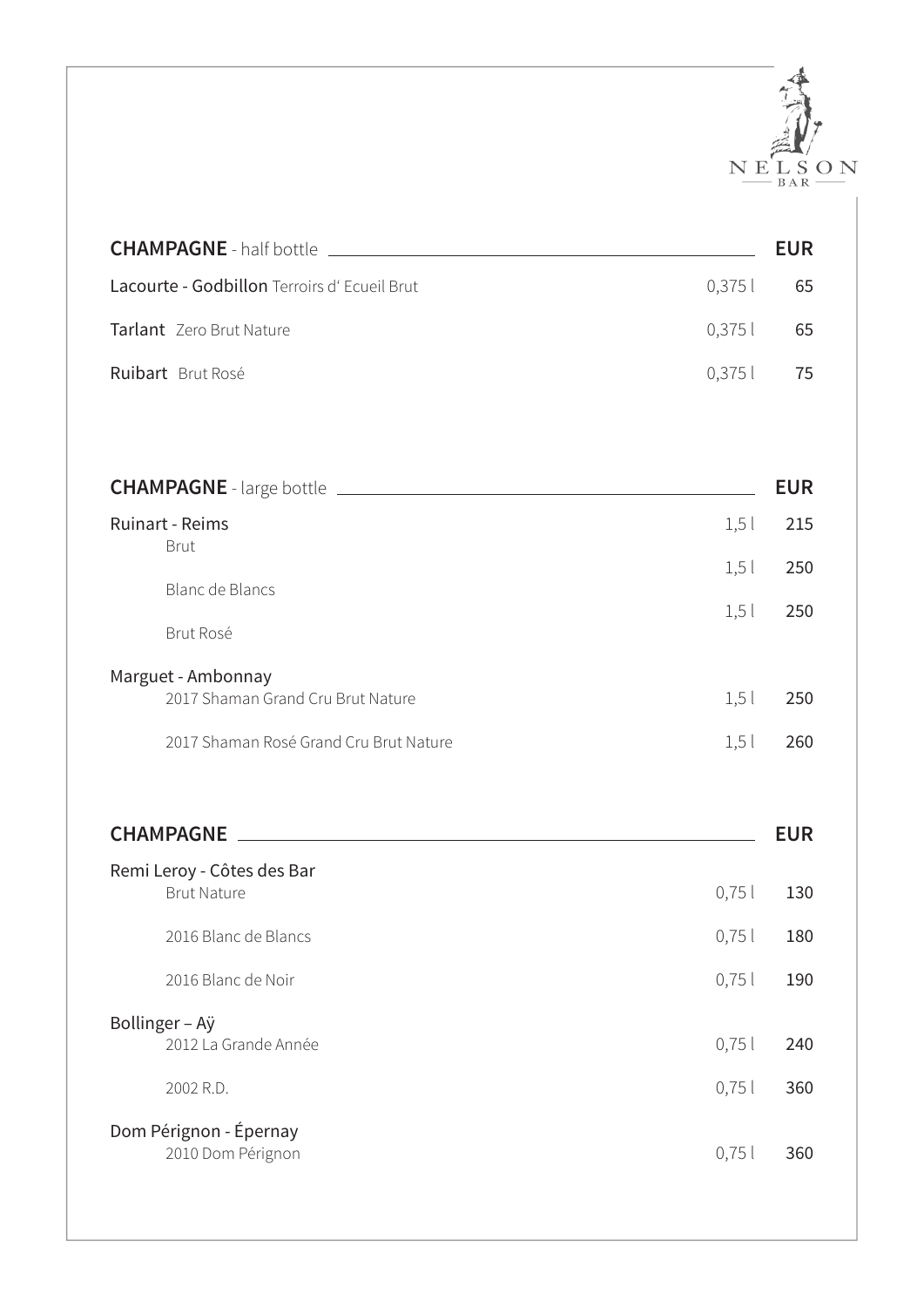

| <b>IRISH WHISKEY</b>                                                    | <b>EUR</b> |
|-------------------------------------------------------------------------|------------|
| Tullamore Dew   40% Vol.<br>4 cl                                        | 9,5        |
| Connemara Single Malt 12 years   40% Vol.<br>4 cl                       | 16         |
| John Jamesn Select Reserve   40% Vol.<br>4 cl                           | 15         |
| <b>CANADIAN WHISKY</b>                                                  | <b>EUR</b> |
| Canadian Club   40% Vol.<br>4 cl                                        | 9,5        |
| <b>AMERICAN WHYSKI</b>                                                  | <b>EUR</b> |
| Jack Daniel's, Single Barrel   45% Vol.<br>4 cl                         | 12         |
| Maker's Mark Kentucky Straight Bourbon   45% Vol.<br>4 cl               | 10         |
| Elijah Craig Kentucky Straight Bourbon   47% Vol.<br>4 cl               | 10         |
| Woodford Reserve   43,2% Vol.<br>4 cl                                   | 10         |
| Woodford Reserve Rye   43,2% Vol.<br>4 cl                               | 11         |
| Bulleit Boubon   45% Vol.<br>4 cl                                       | 11         |
| Baisil Hayden's   40% Vol.<br>4 cl                                      | 23         |
| <b>GERMAN WHISKY</b>                                                    | <b>EUR</b> |
| Slyrs Single Malt, PX Faß   46% Vol.<br>4 cl                            | 16,5       |
| Stork Club Straight Rye   45% Vol.<br>4 cl                              | 12         |
| <b>JAPANESE WHISKY</b><br><u> 1980 - Andrea Andrew Maria (h. 1980).</u> | <b>EUR</b> |
| NikkaYoichi Single Malt   45% Vol.<br>4 cl                              | 19         |
| Yamazaki 12y   43% Vol.<br>4 cl                                         | 36         |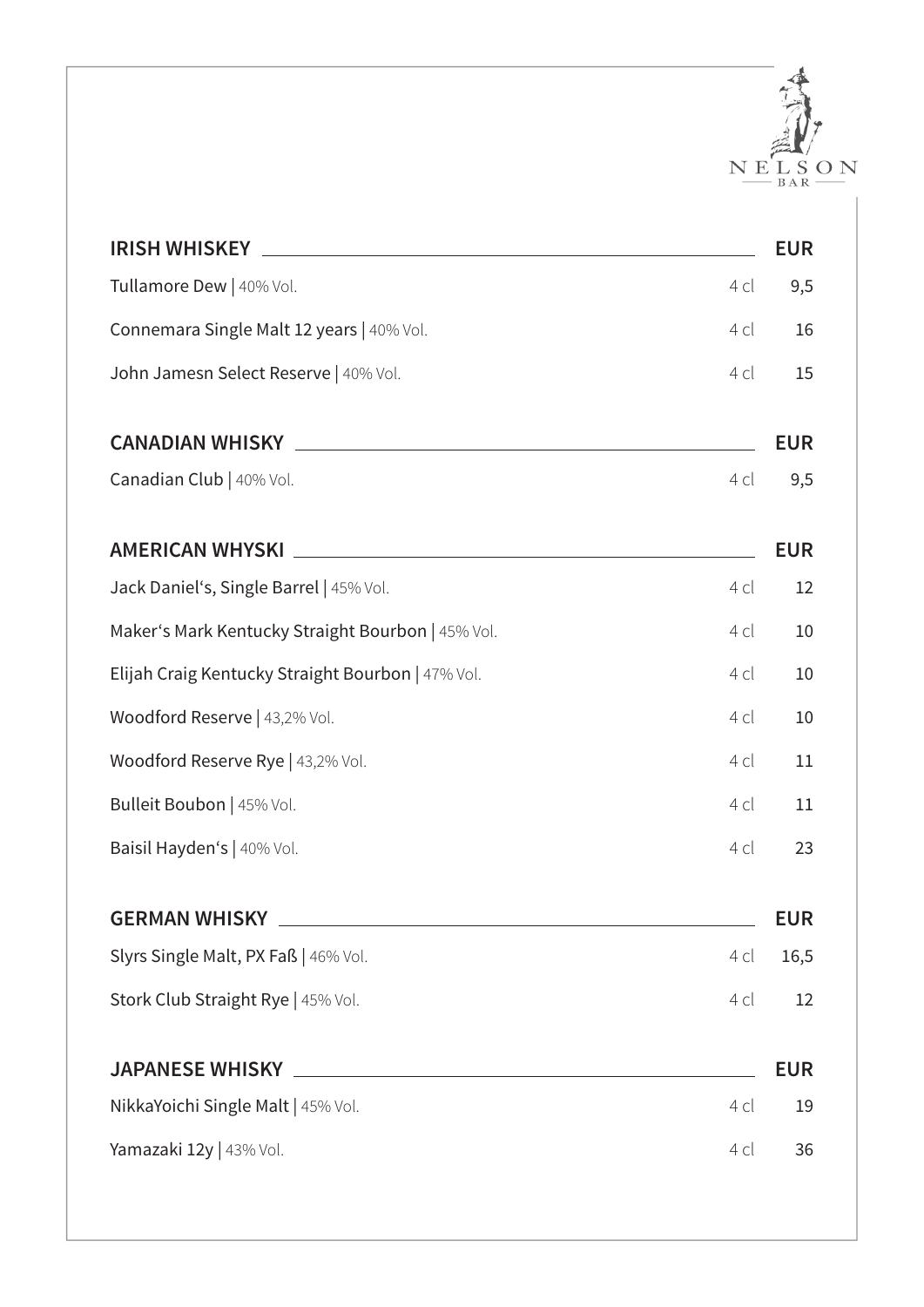

| <b>WHISKY</b> - Single Malt Scotch Whisky _________        | <b>EUR</b> |
|------------------------------------------------------------|------------|
| <b>ISLANDS</b> - torfig & maritim                          |            |
| Laphroaig 10 years, Islay   40% Vol.<br>4 cl               | 12         |
| Bowmore 18 years, Islay   43% Vol.<br>4 cl                 | 20         |
| Lagavulin 16 years, Islay   43% Vol.<br>4 cl               | 16         |
| Isle of Jura Superstition, Isle of Jura   43% Vol.<br>4 cl | 14         |
| Ardberg 10 years, Islay   46% Vol.<br>4 cl                 | 14         |
| Highland Park 12 years, Orkney   40% Vol.<br>4 cl          | 13         |
| Highland Park 18 years, Orkney   43% Vol.<br>4 cl          | 26         |
| Talisker Skye, Skye   45,8% Vol.<br>4 cl                   | 12         |
| HIGHLANDS - geschmeidig & blumig                           |            |
| Dalwhinnie 15 years   43% Vol.<br>4 cl                     | 13         |
| Oban 14 years   43% Vol.<br>4 cl                           | 13         |
| Glenmorangie 18 years   43% Vol.<br>4 cl                   | 18         |
| The Glenlivet 12 years   40% Vol.<br>4 cl                  | 16         |
| The Glenlivet 18 years   43% Vol.<br>4 cl                  | 18         |
|                                                            |            |
| <b>SPEYSIDE</b> - fruchtig & fein                          |            |
| Balvenie Double Wood 12 years   40% Vol.<br>4 cl           | 12         |
| Balvenie Port Wood 21 years   40% Vol.<br>4 cl             | 24         |
| Cragganmore 12 years   44% Vol.<br>4 cl                    | 12         |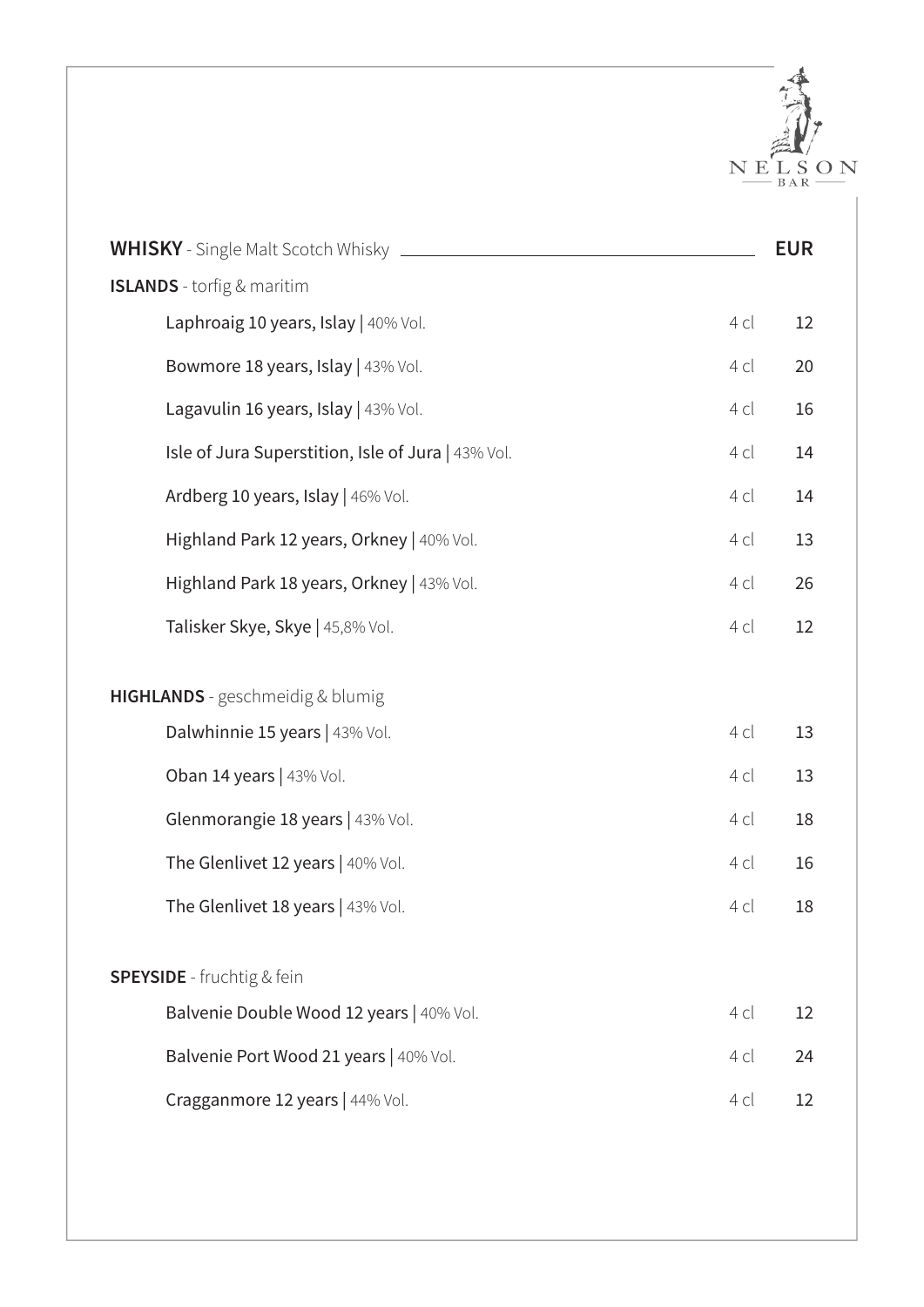

|                                                       | <b>EUR</b> |
|-------------------------------------------------------|------------|
| LOWLANDS - frisch & leicht                            |            |
| Glenkinchie 12 years   43% Vol.<br>4 cl               | 14         |
| <b>BLENDED SCOTCH WHISKY</b>                          |            |
| Johnnie Walker Black Label   40% Vol.<br>4 cl         | 10         |
| Johnnie Walker Blue Label   40% Vol.<br>4 cl          | 29,5       |
| Chivas Regal 12 years   40% Vol.<br>4 cl              | 11         |
| Chivas Regal Royal Salute 21 years   40% Vol.<br>4 cl | 33         |
| Dimple 15 years   43% Vol.<br>4 cl                    | 11         |
| <b>COGNAC</b>                                         | <b>EUR</b> |
| Rémy Martin V.S.O.P.<br>4 cl                          | 12         |
| Rémy Martin X.O.<br>4 cl                              | 31         |
| Rémy Martin Louis XIII<br>4 cl                        | 180        |
| Hennessy X.O.<br>4 cl                                 | 27         |
| <b>Hennessy Paradis</b><br>4 cl                       | 48         |
| Hennessy Paradis Imperial<br>4 cl                     | 150        |
| Hine Antique X.O.<br>4 cl                             | 21         |
| <b>ARMAGNAC</b>                                       | <b>EUR</b> |
| Samalens V.S.O.P.<br>4 cl                             | 11         |
| Samalens Vieille Relique<br>4 cl                      | 23         |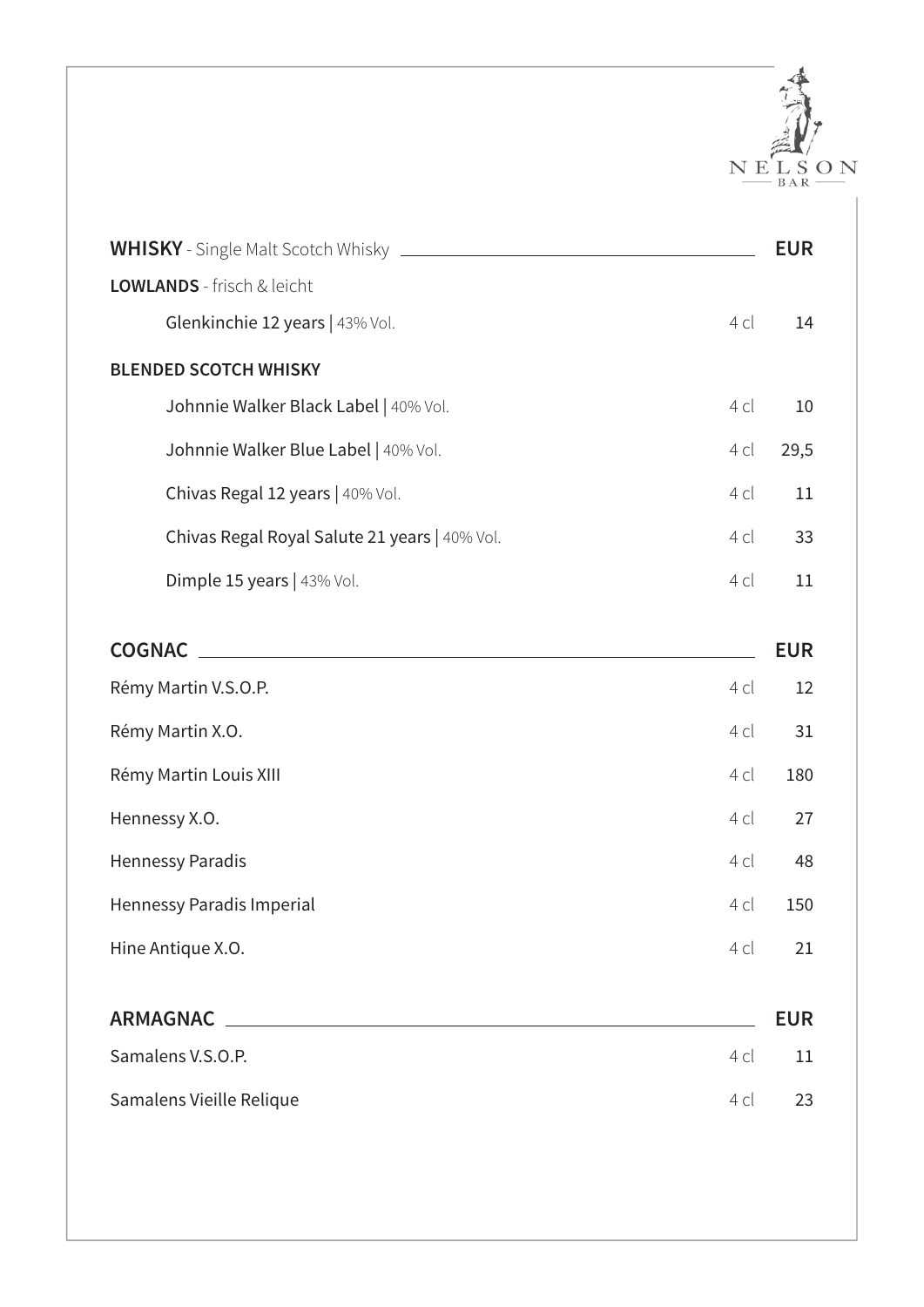

| <b>BRANDY</b>                                                                 |      | <b>EUR</b> |
|-------------------------------------------------------------------------------|------|------------|
| Cardenal Mendoza                                                              | 4 cl | 11         |
| Carlos                                                                        | 4 cl | 10         |
| Lustau Solera Gran Reserva                                                    | 4 cl | 12         |
| <b>Torres Jaime</b>                                                           | 4 cl | 18         |
|                                                                               |      |            |
| <b>PISCO</b><br><u> 1989 - Johann Stein, mars an deutscher Stein († 1989)</u> |      | <b>EUR</b> |
| Pisco 1615 Acholado                                                           | 4 cl | 9          |
|                                                                               |      |            |
| <b>CALVADOS</b><br><u> 1980 - Jan Samuel Barbara, martin di</u>               |      | <b>EUR</b> |
| Château du Breuil X.O.                                                        | 4 cl | 16         |
| Père Magloire Fine                                                            | 4 cl | 9          |
| Père Magloire XO                                                              | 4 cl | 23         |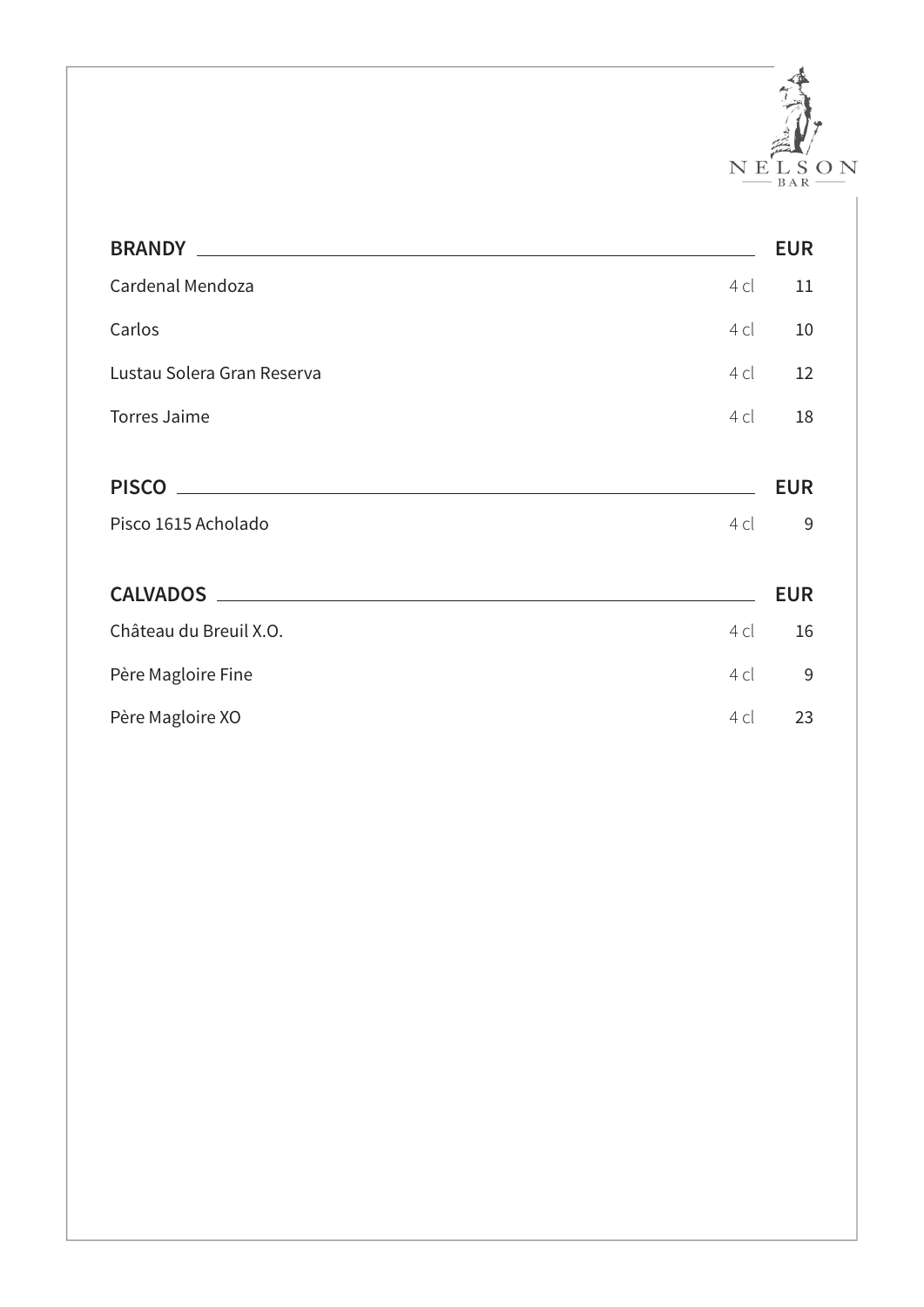

| <b>RUM</b>                                                          |        | <b>EUR</b> |
|---------------------------------------------------------------------|--------|------------|
| Ron Zecaopa Centenario 23 años, Guatemala                           | $4$ cl | 16         |
| Ron Zecaopa X.O. - Guatemala                                        | 4 cl   | 29         |
| Flor de Cana 18 años - Nicaragua                                    | 4 cl   | 23         |
| Capitan General 10 años - Mexiko / mexico                           | 4 cl   | 22         |
| Bacardi 8 años - Kuba / cuba                                        | 4 cl   | 10         |
| Havana Club 3 años - Kuba / cuba                                    | 4 cl   | 9          |
| Havana Club 7 años - Kuba / cuba                                    | 4 cl   | 11         |
| Havana Club 15 años - Kuba / cuba                                   | $4$ cl | 45         |
| Plantation 2001 - Barbados                                          | 4 cl   | 21         |
| Plantation Pineapple - Trinidad & Tobago                            | 4 cl   | 23         |
| Matusalem 15 años - Kuba / cuba                                     | $4$ cl | 12         |
| Clément V.S.O.P. - Martinique                                       | 4 cl   | 11         |
| Old Monk Rum 7 años - Indien / india                                | $4$ cl | 10         |
| Doorly's XO - Barbados                                              | $4$ cl | 9          |
| Appleton Estate 12 años - Jamaica                                   | 4 cl   | 10         |
| Cacique - Venezuela                                                 | 4 cl   | 9          |
| Pampero Aniversario - Venezuela                                     | 4 cl   | 10         |
| Botugal 12 años - Venezuela                                         | 4 cl   | 16         |
| Ron Barceló Imperial - Dominikanische Republik / dominican republic | 4 cl   | 13         |
| Bundaberg Black Limited Edition 1994 - australia                    | 4 cl   | 35         |
| Sailor Jerry Spiced - Virgin Islnds                                 | 4 cl   | 11         |
|                                                                     |        |            |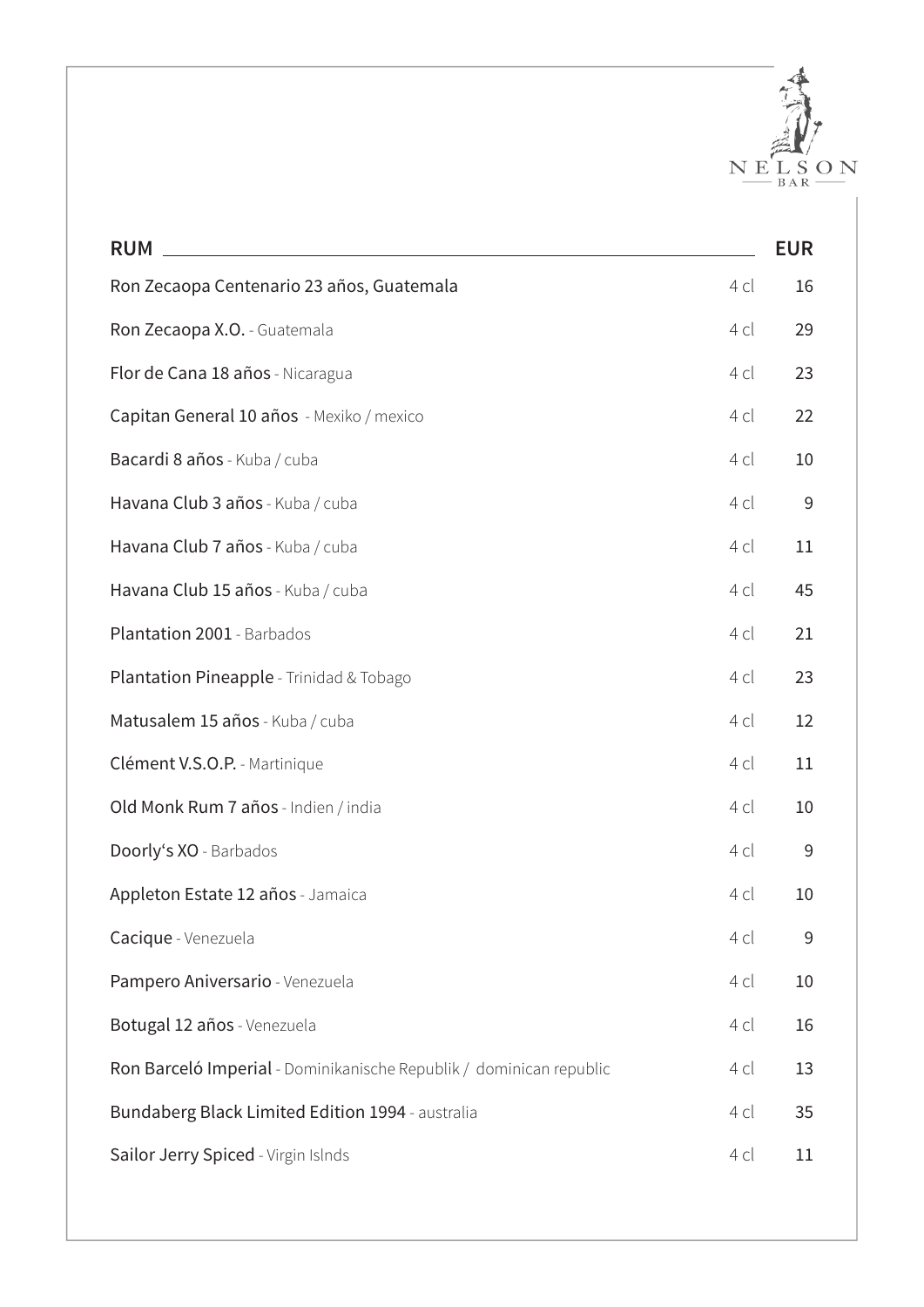

| <b>WERMUT Example 2008 Manufacturer Manufacturer Manufacturer Manufacturer Manufacturer Manufacturer Manufacturer</b>                                                                                                                                     |      | <b>EUR</b> |
|-----------------------------------------------------------------------------------------------------------------------------------------------------------------------------------------------------------------------------------------------------------|------|------------|
| Lillet blanc                                                                                                                                                                                                                                              | 5 cl | 8          |
| Noilly Prat Original Dry                                                                                                                                                                                                                                  | 5 cl | 8          |
| Antica Formula                                                                                                                                                                                                                                            | 5 cl | 10         |
| Martini Riserva Speciale - Rubino / Ambrato                                                                                                                                                                                                               | 5cl  | 9          |
| <b>EAU DE VIE</b><br><u> Andreas Andreas Andreas Andreas Andreas Andreas Andreas Andreas Andreas Andreas Andreas Andreas Andreas Andreas Andreas Andreas Andreas Andreas Andreas Andreas Andreas Andreas Andreas Andreas Andreas Andreas Andreas Andr</u> |      | <b>EUR</b> |
| Zinzower Apfel- & Quittenbrand Cuvée                                                                                                                                                                                                                      | 5 cl | 13         |
| Zinzower Birnenbrand                                                                                                                                                                                                                                      | 5cl  | 13         |
| Zinzower Himbeerbrand                                                                                                                                                                                                                                     | 5 cl | 13         |
| Hämmerle Williambirne                                                                                                                                                                                                                                     | 5 cl | 19         |
| Hämmerle Himbeere                                                                                                                                                                                                                                         | 5cl  | 19         |
| Hämmerle Marille                                                                                                                                                                                                                                          | 5 cl | 21         |
| Hämmerle Wilder Steinkirschen Edelbrand 2005                                                                                                                                                                                                              | 5cl  | 39         |
| Ziegler Alter Apfelbrand                                                                                                                                                                                                                                  | 5 cl | 19         |
| Ziegler Zwetschgenbrand                                                                                                                                                                                                                                   | 5cl  | 19         |
| Ziegler Waldhimbeergeist                                                                                                                                                                                                                                  | 5cl  | 19         |
| Ziegler Wildkirschenbrand No. 1                                                                                                                                                                                                                           | 5cl  | 26         |
| Rochelt Vogelbeere                                                                                                                                                                                                                                        | 5cl  | 59         |
| Rochelt Williamsbirne                                                                                                                                                                                                                                     | 5cl  | 45         |
| <b>Rochelt Marille</b>                                                                                                                                                                                                                                    | 5cl  | 39         |
| Rochelt Holunder                                                                                                                                                                                                                                          | 5cl  | 38         |
| Rochelt Hollermandel Holunder                                                                                                                                                                                                                             | 5 cl | 38         |
| Rochelt Quitte                                                                                                                                                                                                                                            | 5cl  | 38         |
|                                                                                                                                                                                                                                                           |      |            |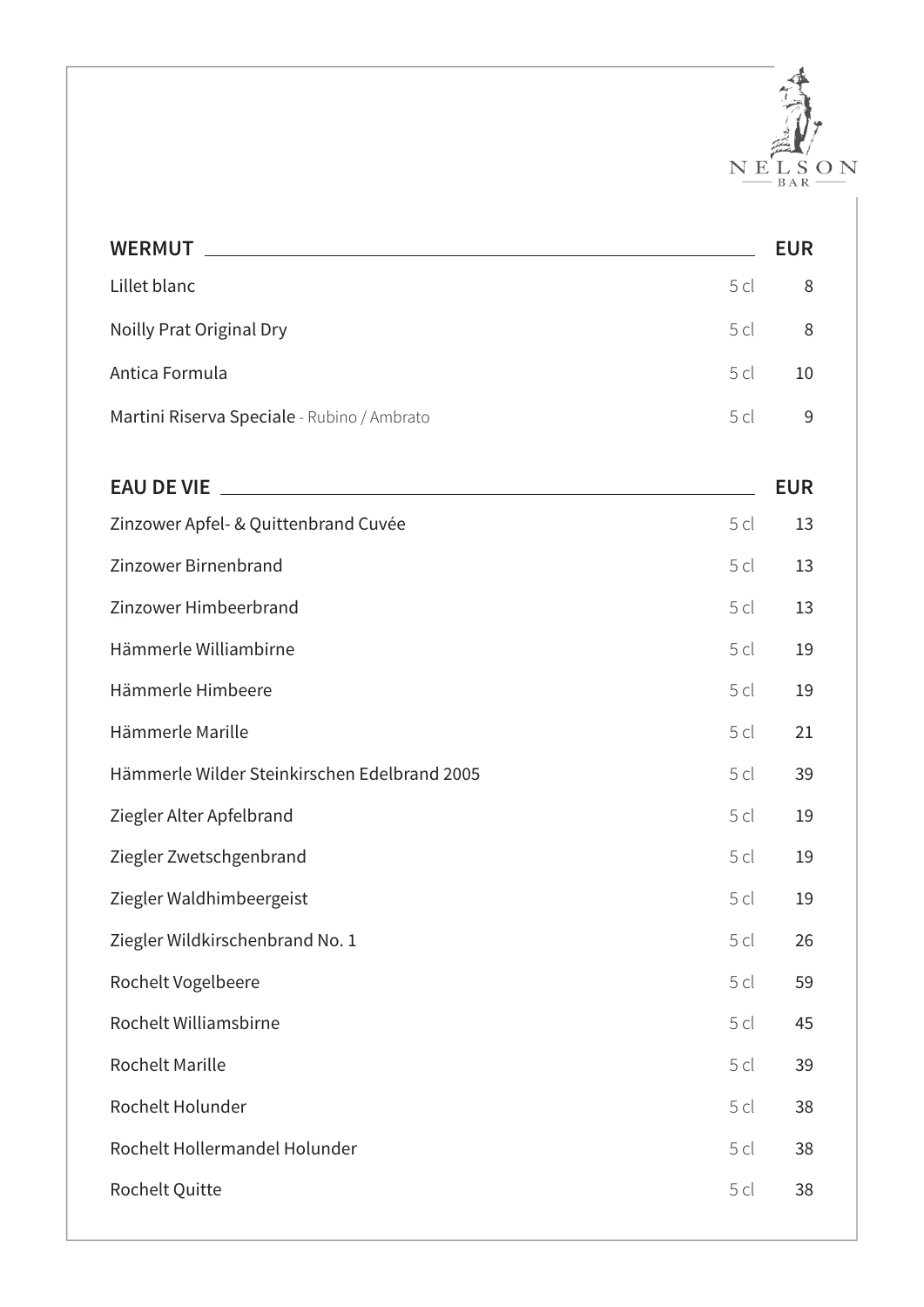

| <b>GRAPPA</b>                  |        | <b>EUR</b>     |
|--------------------------------|--------|----------------|
| Nonino Grappa di Chardonnay    | 4 cl   | 12             |
| Nonino Grappa Riserva 8y       | 4 cl   | 24             |
| Poli Moscato                   | 4 cl   | 15             |
| Poli Pinot                     | 4 cl   | 12             |
| Poli Merlot                    | 4 cl   | 10             |
| <b>BITTER</b>                  |        | <b>EUR</b>     |
| Underberg                      | $2$ cl | 4,5            |
| Aperol                         | 4 cl   | $\overline{7}$ |
| Campari                        | 4 cl   | $\overline{7}$ |
| Cynar                          | 4 cl   | $\overline{7}$ |
| Jägermeister                   | 4 cl   | $\overline{7}$ |
| Ramazzotti                     | 4 cl   | $\overline{7}$ |
| Averna                         | 4 cl   | $\overline{7}$ |
| Fernet Branca                  | 4 cl   | $\overline{7}$ |
| Fernet Branca Menta            | 4 cl   | $\overline{I}$ |
| Borgmann                       | 4 cl   | 9              |
|                                |        | <b>EUR</b>     |
| Lehment Rostocker Doppelkümmel | 4 cl   | 6              |
| Jubiläums Aquavit              | 4 cl   | $\overline{7}$ |
| Linie Aquavit                  | 4 cl   | $\overline{7}$ |
| Fürst Bismarck                 | 4 cl   | $\overline{7}$ |
|                                |        |                |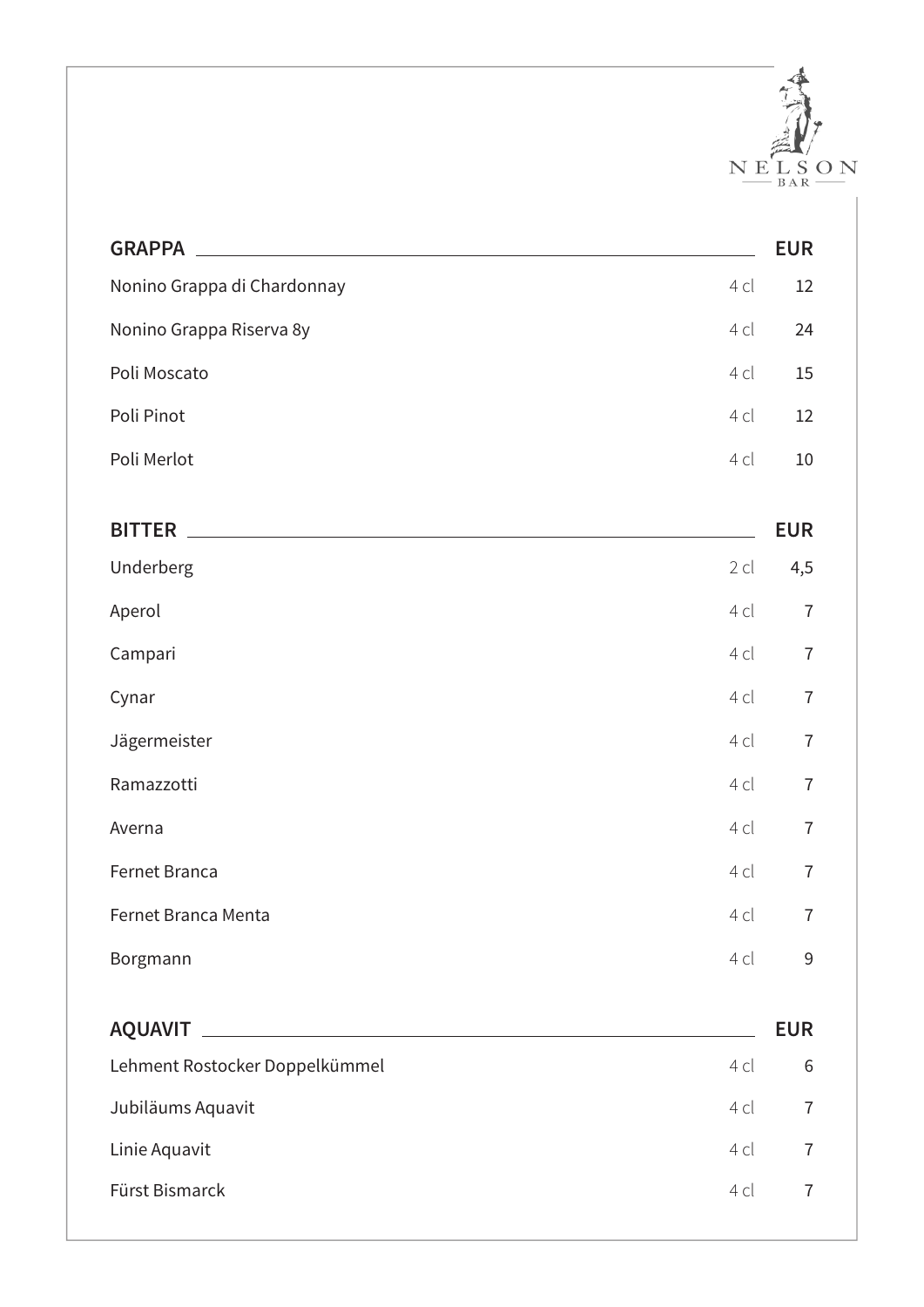

| WODKA / VODKA                                                    |        | <b>EUR</b>     |
|------------------------------------------------------------------|--------|----------------|
| Finlandia - Finnland / finland                                   | $4$ cl | 9              |
| Ketel One - Niederlande / netherlands                            | 4 cl   | 11             |
| Belvedere - Polen / poland                                       | 4 cl   | 13             |
| Grey Goose - Frankreich / france                                 | 4 cl   | 13             |
| Kauffman - Russland / russia                                     | 4 cl   | 14             |
| Chopin - Polen / poland                                          | 4 cl   | 14             |
| Stolichnaya Elit - Russland / russia                             | 4 cl   | 17             |
|                                                                  |        |                |
| <b>ANISETTE</b><br><u> 1980 - Andrea Andrew Maria (h. 1980).</u> |        | <b>EUR</b>     |
| Pernod                                                           | $4$ cl | 8              |
| Ricard                                                           | 4 cl   | 7,5            |
| Molinari Sambuca                                                 | $4$ cl | $\overline{7}$ |
|                                                                  |        |                |
| <b>TEQUILA &amp; MEZCAL</b>                                      |        | <b>EUR</b>     |
| José Cuervo Tradicional Reposado   100% Agave                    | $4$ cl | 9              |
| Casa Noble Crystal   100% Agave                                  | 4 cl   | 12             |
| Ocho Reposado   100% Agave                                       | 4 cl   | 10             |
| Jose Cuervo Reserva de la Familia   100% Agave                   | 4 cl   | 24             |
| Del Maguey Vida Mezcal                                           | 4 cl   | 12             |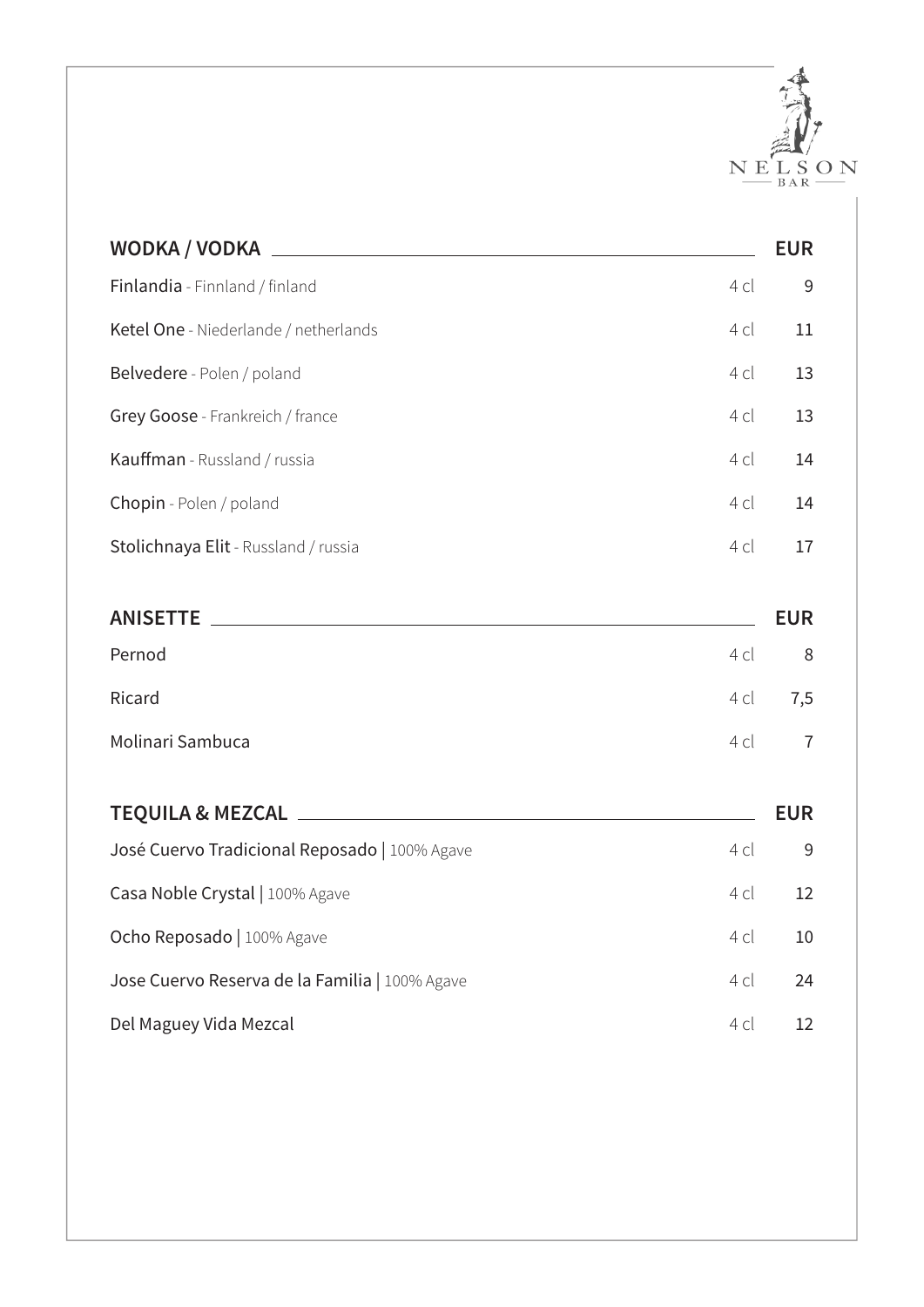

| <b>GIN</b>                                          |      | <b>EUR</b> |
|-----------------------------------------------------|------|------------|
| Beefeater - England / england                       | 4 cl | 8          |
| Tanqueray - England / england                       | 4 cl | $9\,$      |
| Bombay Sapphire - England / england                 | 4 cl | $9$        |
| Haymans Old Tom Gin - England / england             | 4 cl | 9          |
| Tanqueray Ten - England / england                   | 4 cl | 11         |
| Brockman's Gin - England / england                  | 4 cl | 13         |
| The Botanist - Schottland / scotland                | 4 cl | 12         |
| Hendrick's - Schottland / scotland                  | 4 cl | 13         |
| Blackwood's Vintage Dry Gin - Schottland / scotland | 4 cl | 13         |
| Monkey 47 - Deutschland / germany                   | 4 cl | 13         |
| Ferdinand's Gin - Deutschland / germany             | 4 cl | 13         |
| Gin Sul - Deutschland / germany                     | 4 cl | 13         |
| Baltic Dry Gin - Deutschland / germany              | 4 cl | 13         |
| Boar Gin - Deutschland / germany                    | 4 cl | 13         |
| The Illusionist - Deutschland / germany             | 4 cl | 15         |
| Rutte Gin - Niederlande / netherlands               | 4 cl | 13         |
| Gin Mare - Spanien / spain                          | 4 cl | 13         |
| Kinobi Gin - Japan / japan                          | 4 cl | 13         |
| Roku Gin - Japan / japan                            | 4 cl | 12         |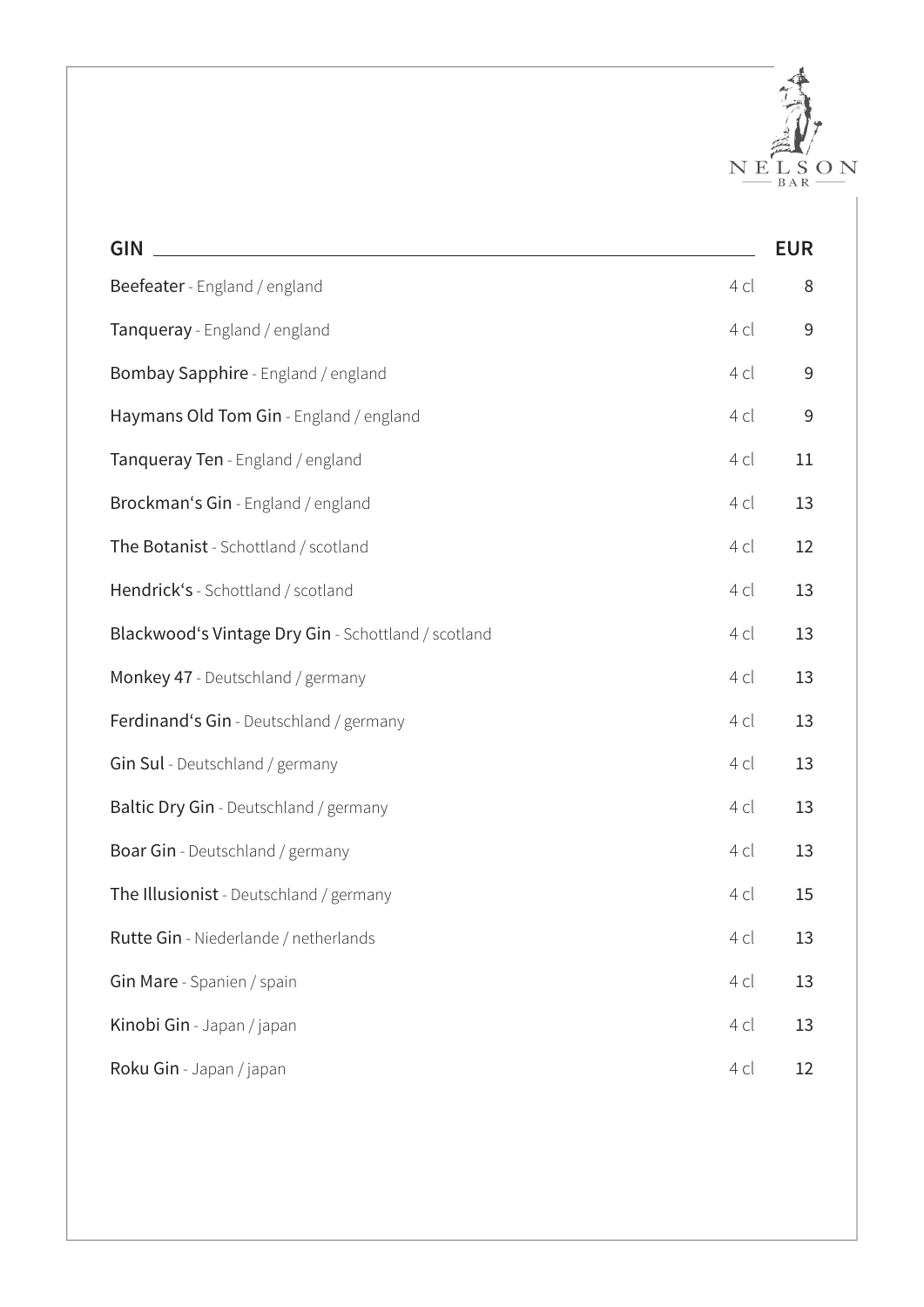

|                                   |      | <b>EUR</b>     |
|-----------------------------------|------|----------------|
| Amaretto Disaronno                | 4 cl | 6              |
| Malibu                            | 4 cl | $6\,$          |
| Bailey's Irish Cream              | 4 cl | $\overline{7}$ |
| Tia Maria                         | 4 cl | $\overline{7}$ |
| Kahlua                            | 4 cl | $\overline{7}$ |
| Licor 43                          | 4 cl | $\overline{7}$ |
| Limoncello                        | 4 cl | $\overline{7}$ |
| Peachtree                         | 4 cl | $\overline{7}$ |
| Frangelico                        | 4 cl | $\overline{7}$ |
| St. Germain Holunderblütenlikör   | 4 cl | $\, 8$         |
| <b>Cherry Heering</b>             | 4 cl | $\overline{7}$ |
| Southern Comfort                  | 4 cl | $\overline{7}$ |
| Cointreau                         | 4 cl | 8              |
| <b>Grand Marnier Cordon Rouge</b> | 4 cl | 9              |
| Drambuie                          | 4 cl | 9,5            |
| Chartreuse grün                   | 4 cl | 10             |
| Chartreuse grün V.E.P.            | 4 cl | 23             |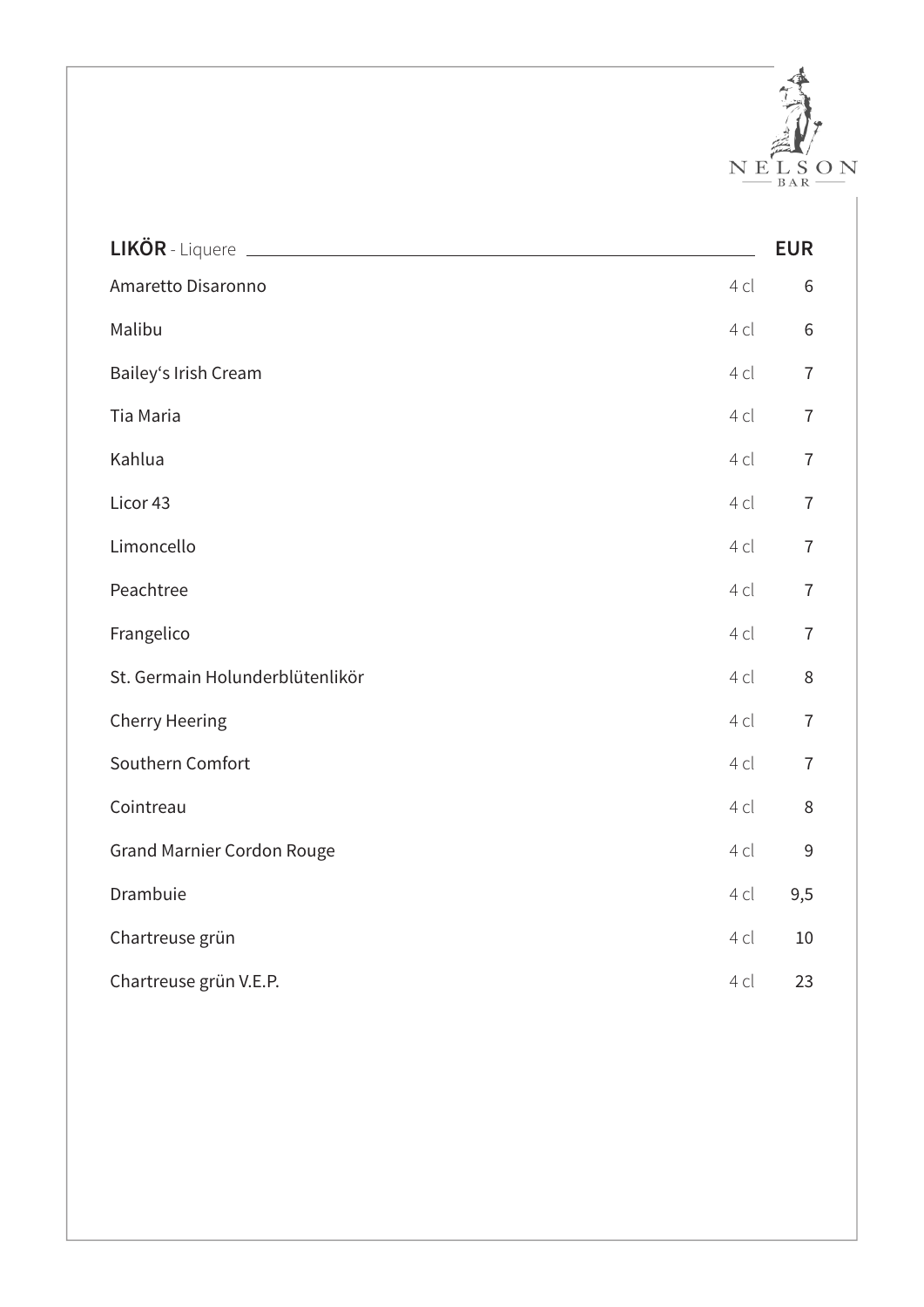

| <b>BIER</b> - Beer                                           |                | <b>EUR</b>     |
|--------------------------------------------------------------|----------------|----------------|
| Lübzer Pils vom Faß                                          | 0,501<br>0,301 | 8<br>6         |
| Lübzer Schwarzbier                                           | 0,50           | 8              |
| Lübzer Pils alkoholfrei                                      | 0,331          | 6,5            |
| Erdinger naturtrüb vom Faß                                   | 0,50<br>0,301  | 8<br>6         |
| Erdinger alkoholfrei                                         | 0,501          | $\overline{7}$ |
| Carlsberg                                                    | 0,331          | 6,5            |
| Rügener Inselkreide Bier                                     | 0,331          | 7,5            |
|                                                              |                |                |
|                                                              |                | <b>EUR</b>     |
| Bauer Orange - orange                                        | 0,2            | 6              |
| Bauer Apfel, naturtrüb - apple, cloudy                       | 0,2            | 6              |
| Bauer Rhabarber - rhubarb                                    | 0,2            | 6              |
| <b>Bauer Tomate - tomato</b>                                 | 0,2            | 6              |
| Bauer Ananas - pineapple                                     | 0,2            | 6              |
| Bauer Cranberry - cranberry                                  | 0,2            | 6              |
| Bauer Kirsch - cherry                                        | 0,2            | 6              |
| Bauer Maracuja - passion fruit                               | 0,2            | 6              |
| Bauer Pink Grapefruit - grapefruit                           | 0,2            | 6              |
| Satower Sanddorn - sea buckthorn                             | 0,2            | 6              |
| Orangensaft, frisch gepresst - freshly squeezed orange juice | 0,2            | 9,5            |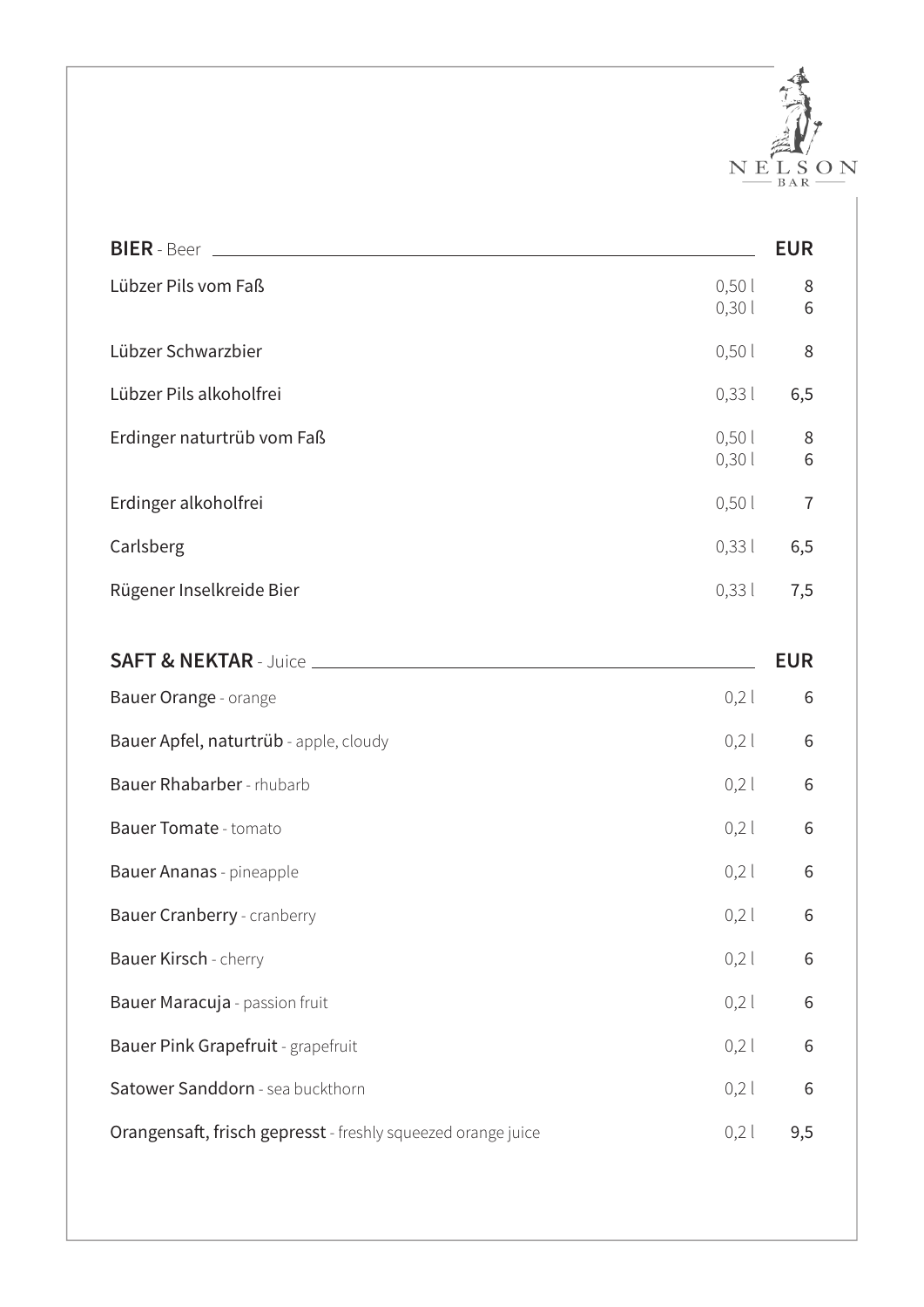

|                                                                                          |              | <b>EUR</b> |
|------------------------------------------------------------------------------------------|--------------|------------|
| San Pellegrino - Italien / italy                                                         | 0,75         | 12         |
| Acqua Panna - Italien / italy                                                            | 0,75         | 12         |
| Glashäger Medium oder Naturell - Deutschland / germany                                   | 0,75<br>0,25 | 10,5<br>5  |
| <b>SOFTDRINKS</b><br><u> 1980 - Andrea Station Barbara, amerikan personal (h. 1980).</u> |              | <b>EUR</b> |
| Coca Cola                                                                                | 0,2          | 5,5        |
| Coca Cola Zero                                                                           | 0,2          | 5,5        |
| Sprite                                                                                   | 0,2          | 5,5        |
| Fanta                                                                                    | 0,2          | 5,5        |
| Orangina                                                                                 | 0,25         | 5,5        |
| 1724 Tonic Water                                                                         | 0,2          | $\sqrt{6}$ |
| <b>Fever Tree Tonic</b>                                                                  | 0,2          | $6\,$      |
| Fever Tree Ginger Beer                                                                   | 0,2          | $6\,$      |
| <b>Schweppes Dry Tonic</b>                                                               | 0,2          | 5,5        |
| Schweppes Bitter Lemon                                                                   | 0,2          | 5,5        |
| Schweppes Ginger Ale                                                                     | 0,2          | 5,5        |
| Thomas Henry Ultimate Grapefruit                                                         | 0,2          | 5,5        |
| <b>Red Bull</b>                                                                          | 0,25         | $\sqrt{ }$ |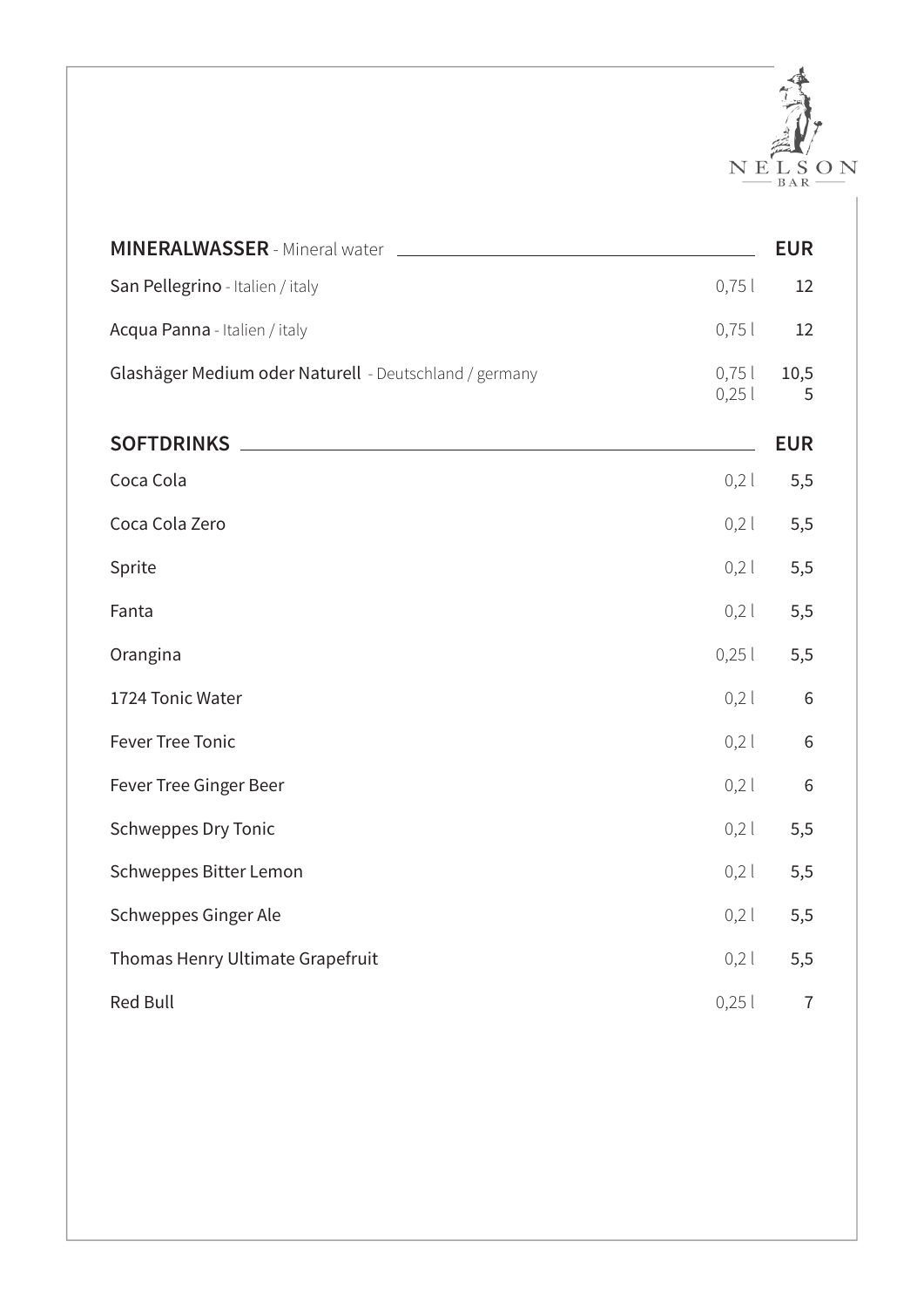

| RONNEFELDT - Tea Star Collection ________                                | <b>EUR</b> |
|--------------------------------------------------------------------------|------------|
| <b>SCHWARZTEE - Black tea</b>                                            |            |
| Darjeeling Springtime - Indien / india                                   | 10,5       |
| Golden Assam - Indien / india                                            | 10,5       |
| Splendid Earl Grey - Indien / india                                      | 10,5       |
| Classic English Tea - Ceylon & Assam - Indien / kenya                    | 10,5       |
| <b>GRÜNER TEE - Green tea</b>                                            |            |
| Finest Shizuoka Sencha - Japan                                           | 10,5       |
| Silver Pi Lo Chun - China                                                | 10,5       |
| Jasmin Pearls - China<br>Aromatisierter Grüner Tee / flavoured green tea | 10,5       |
| <b>OOLONG TEE - Oolong tea</b>                                           |            |
| Dung Ti Oolong - China                                                   | 10,5       |
| <b>WEISSER TEE - White tea</b>                                           |            |
| White Yin Long - China                                                   | 10,5       |